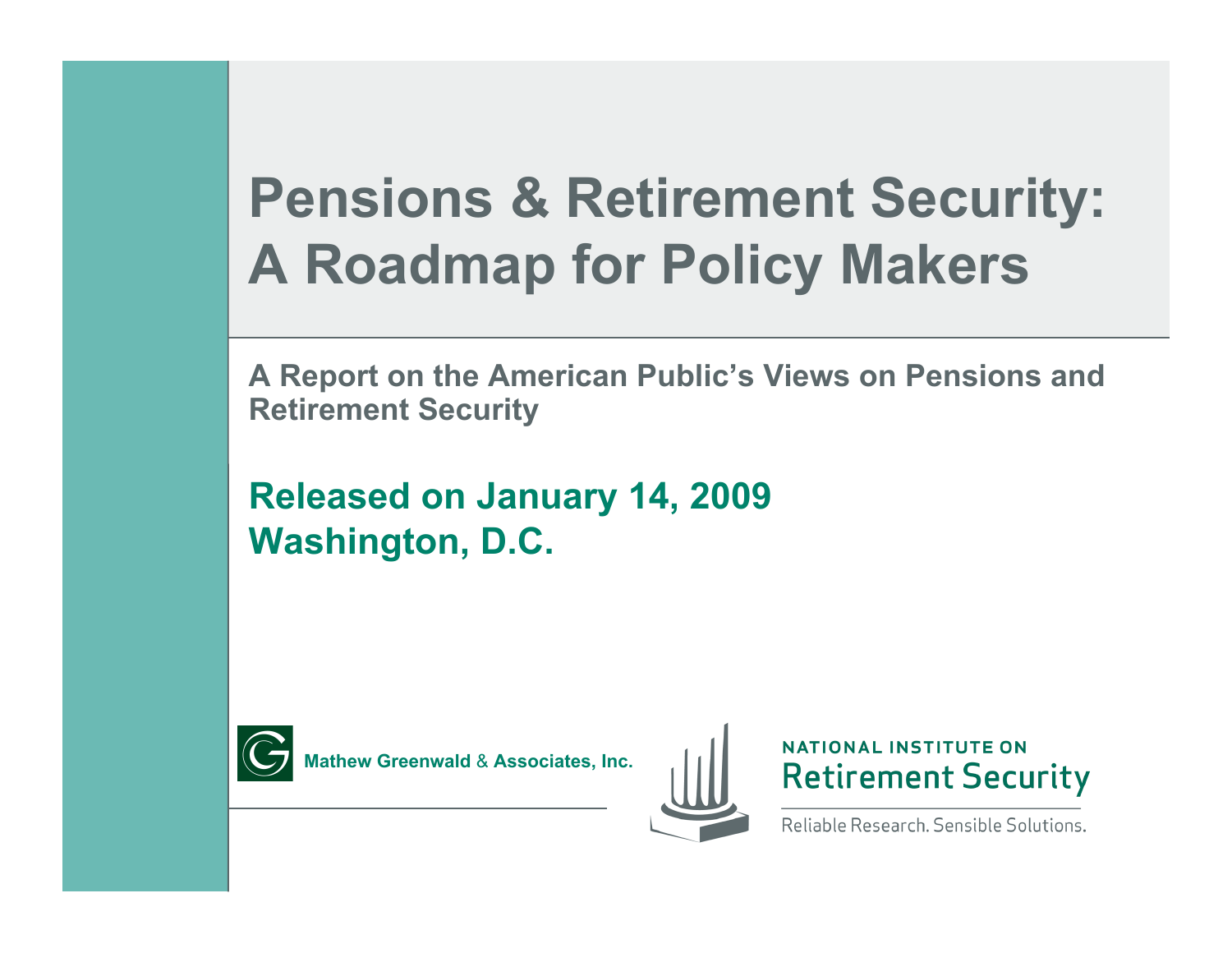### **Overview**

- Opinion research commissioned to assess Americans' views on retirement security, gauge views on steps that the new Congress/President can take.
- Findings indicate high level of American retirement insecurity: **83%** concerned about ability to retire in current economic environment.
- Americans believe pensions can help: nearly **9 in 10** believe all workers should have a pension plan, **55%** say a pension would ease their anxiety.
- Americans believe retirement is a shared responsibility between individual, government, employer.
- Support for government actions: strengthening Social Security, making it easier for employers to offer pensions, offering tax incentives to save.



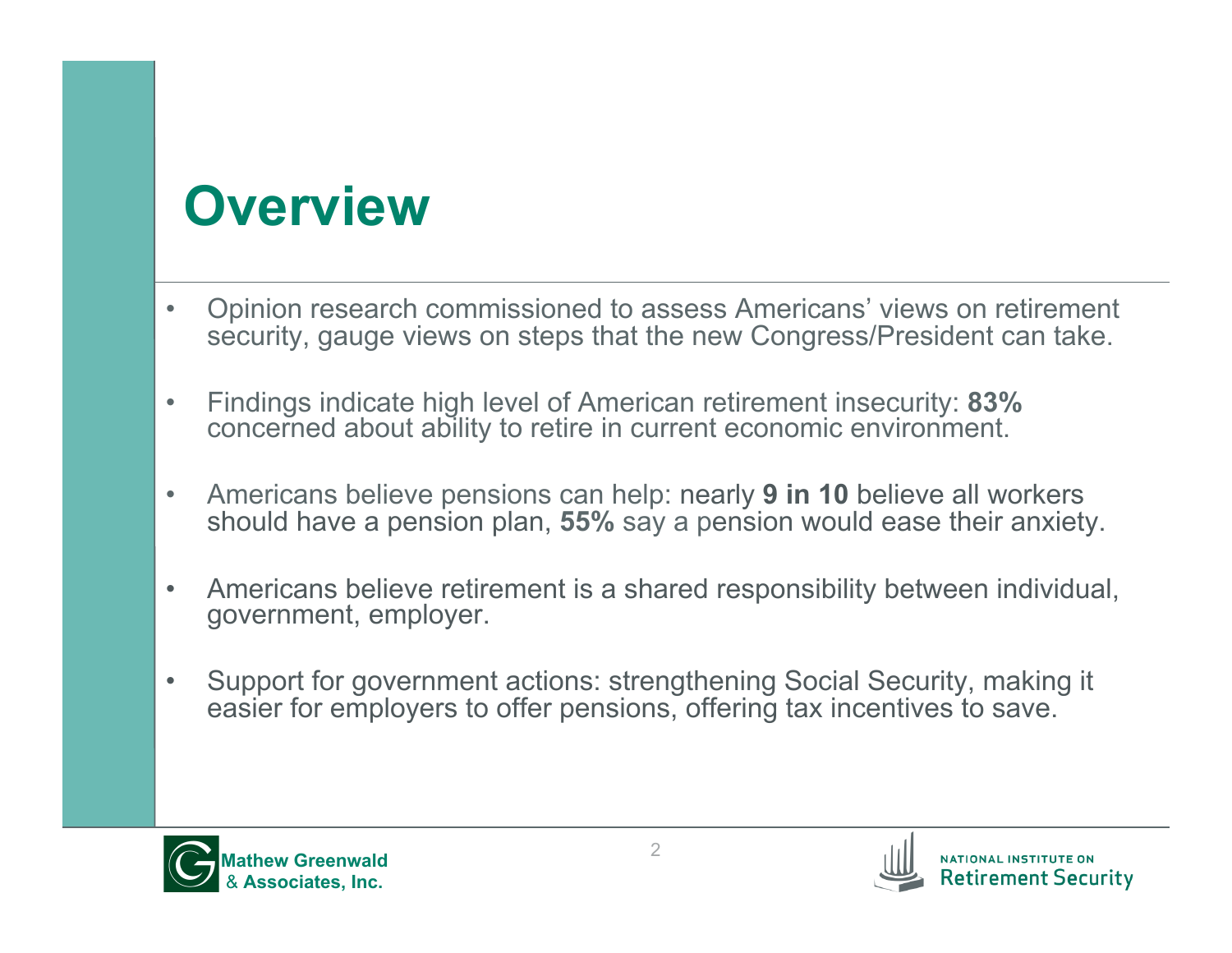## **Key Findings – Widespread Retirement Insecurity**

- Current economic conditions have **83%** of Americans concerned about their ability to achieve a secure retirement.
- **71%** of Americans believe that, compared to previous generations, it is now harder to prepare for retirement.
- **51%** of Americans indicate that today's retirement system is worse than the system available to earlier generations. In the past, workers were more likely to have group pensions rather than individual accounts.
- Having **enough money to pay the bills and fulfill basic needs** is the most common definition of a secure retirement.



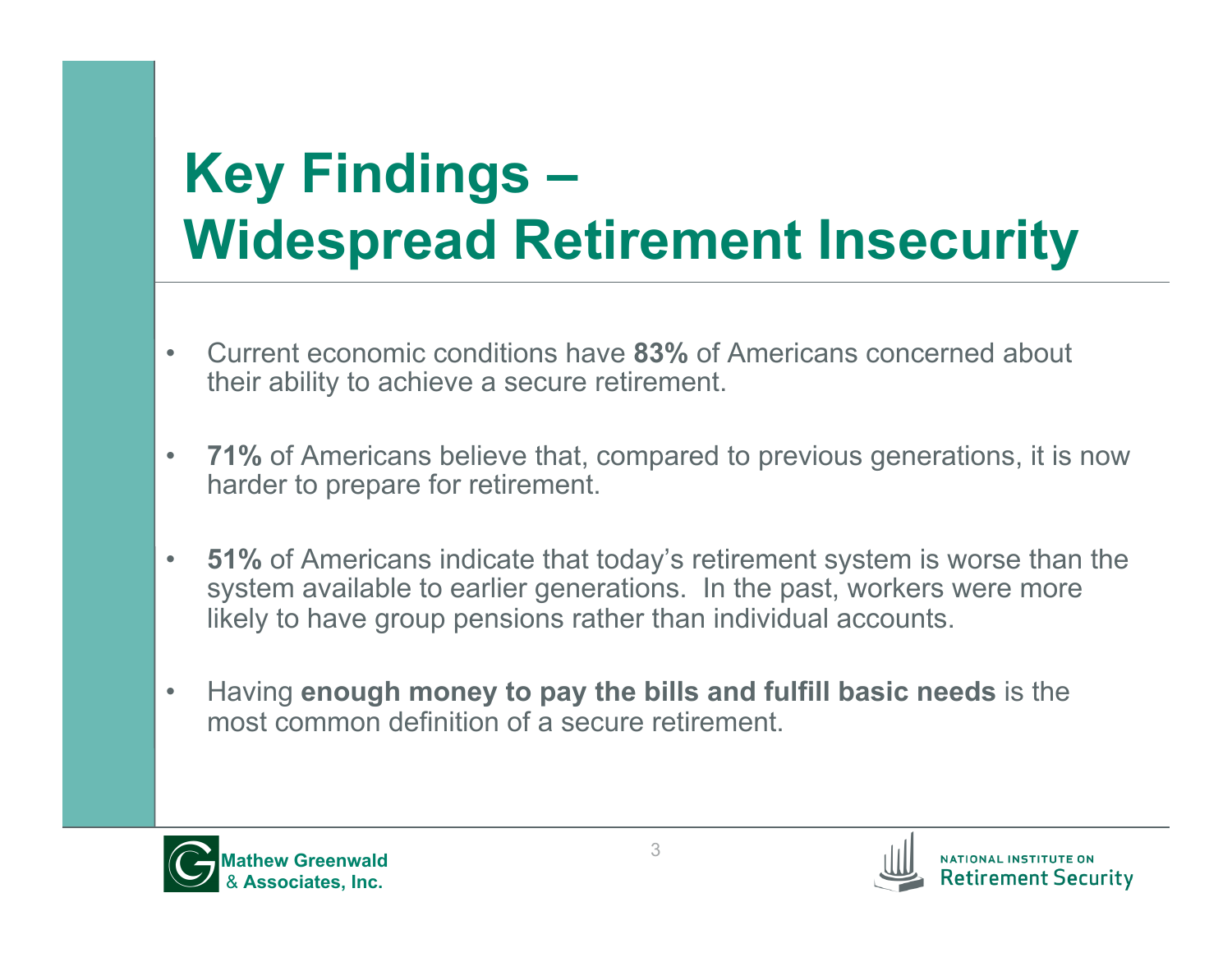## **Key Findings – Pensions Can Reduce Insecurity**

- Among Americans with pensions, **65%** are confident that their pension will be there when they retire.
- Only about **half** of Americans with 401(k)-type accounts believe they will have enough money to retire.
- Among those without a pension, **55%** say having a pension would ease their anxiety.
- **87%** believe all workers should have a pension so they can be self-reliant in retirement.



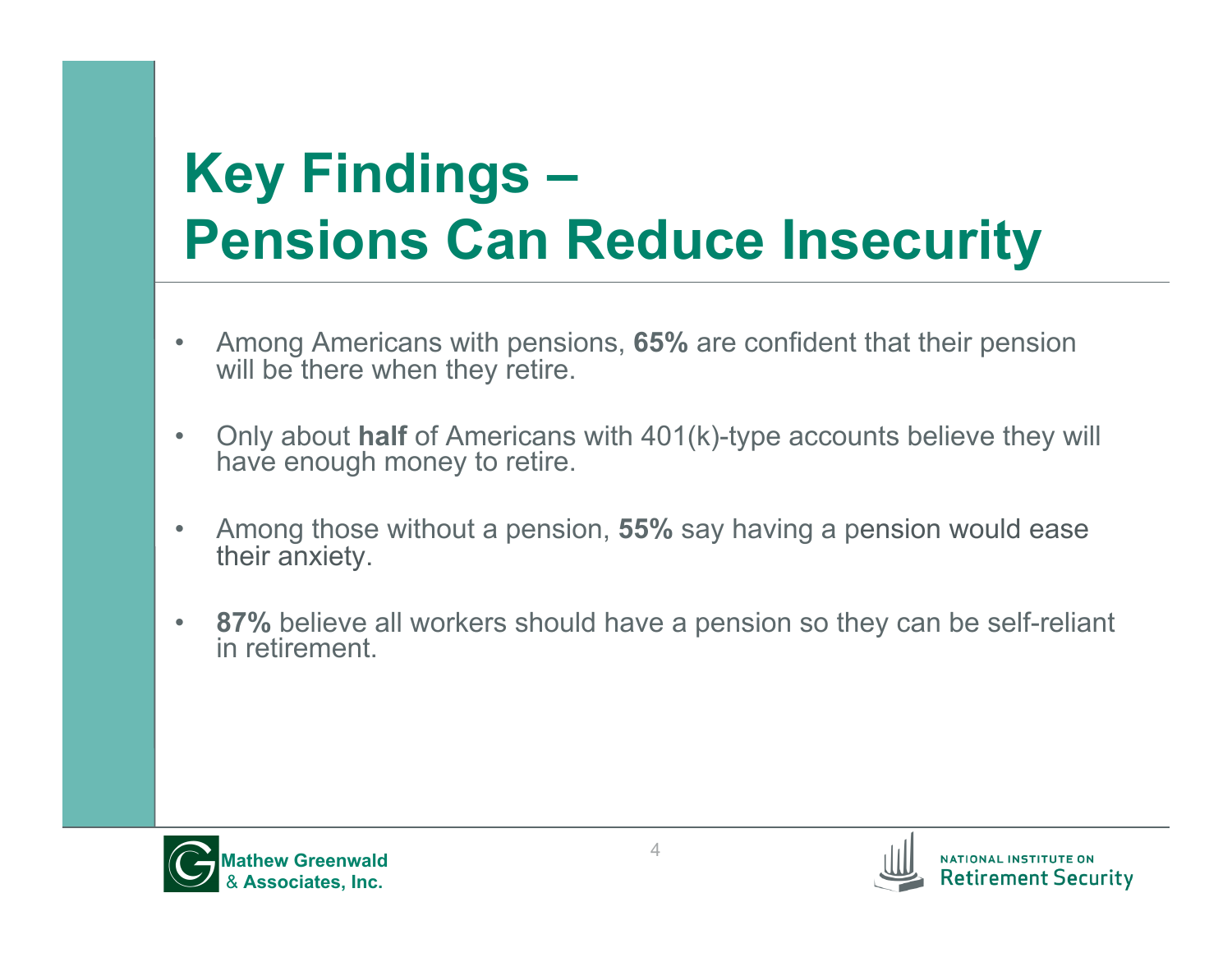## **Key Findings – Support for a Government Role**

- Americans view providing retirement security as a **shared responsibility**  between individuals, employers, and government – **85%** agree, with 61% strongly agreeing.
- **Strengthening Social Security** is the most important step Congress and the new Administration can take to improve retirement security, according to respondents.
- Americans also favor tax incentives to help individuals save for retirement, and to help employers offer retirement plans.



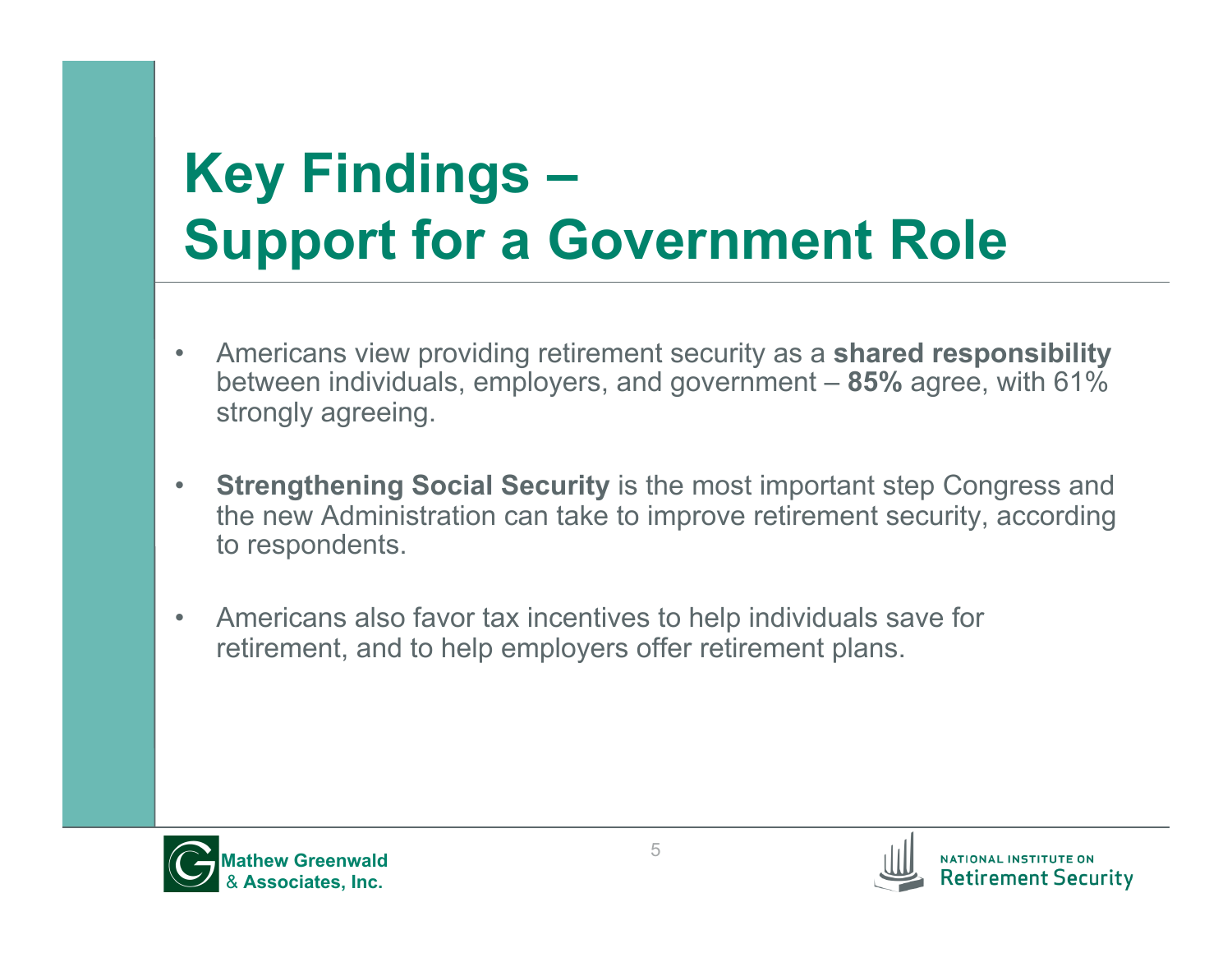## **Key Findings – Policies to Promote Pensions**

- **84%** of Americans agree that government should make it easier for employers to offer traditional pensions.
- **79%** of Americans think it is a good idea for government to sponsor pension plans that small employers or individuals can join.
- **87%** of Americans think it is a good idea to provide tax incentives or other steps to encourage small employers to band together to offer pensions.



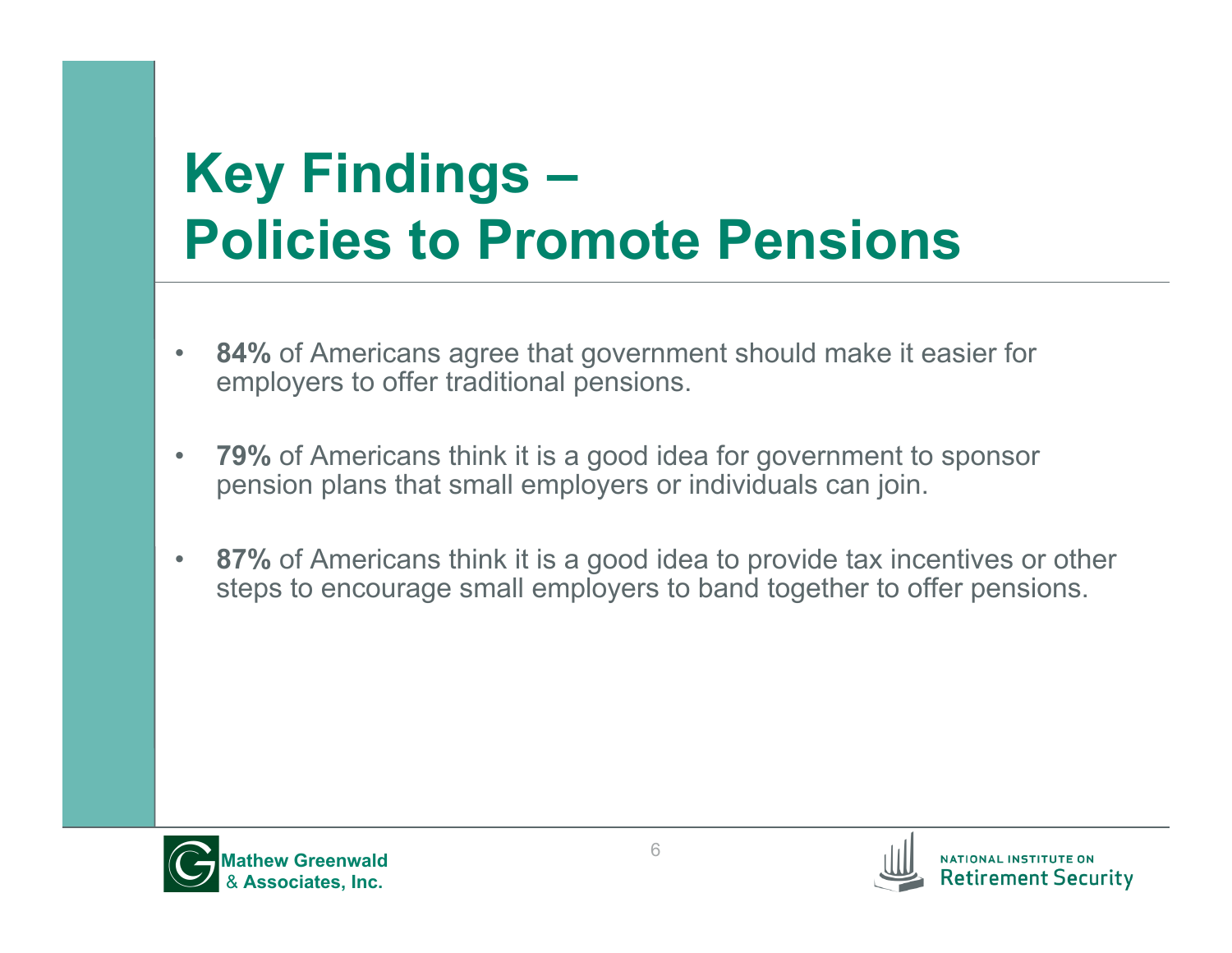## **Key Findings – What Americans Want in a Plan**

- Most desired **features** of retirement plans are portability, followed by employer contribution, continuation for a spouse after death, regular check that cannot be outlived.
- Respondents least interested in managing investments, having employer foot the entire bill.
- Americans want to take **individual responsibility/control and trust themselves most**, but say 401(k) savings may be a "gamble."
- Americans are **divided** as to whether retirement plans should allow loans against retirement savings.



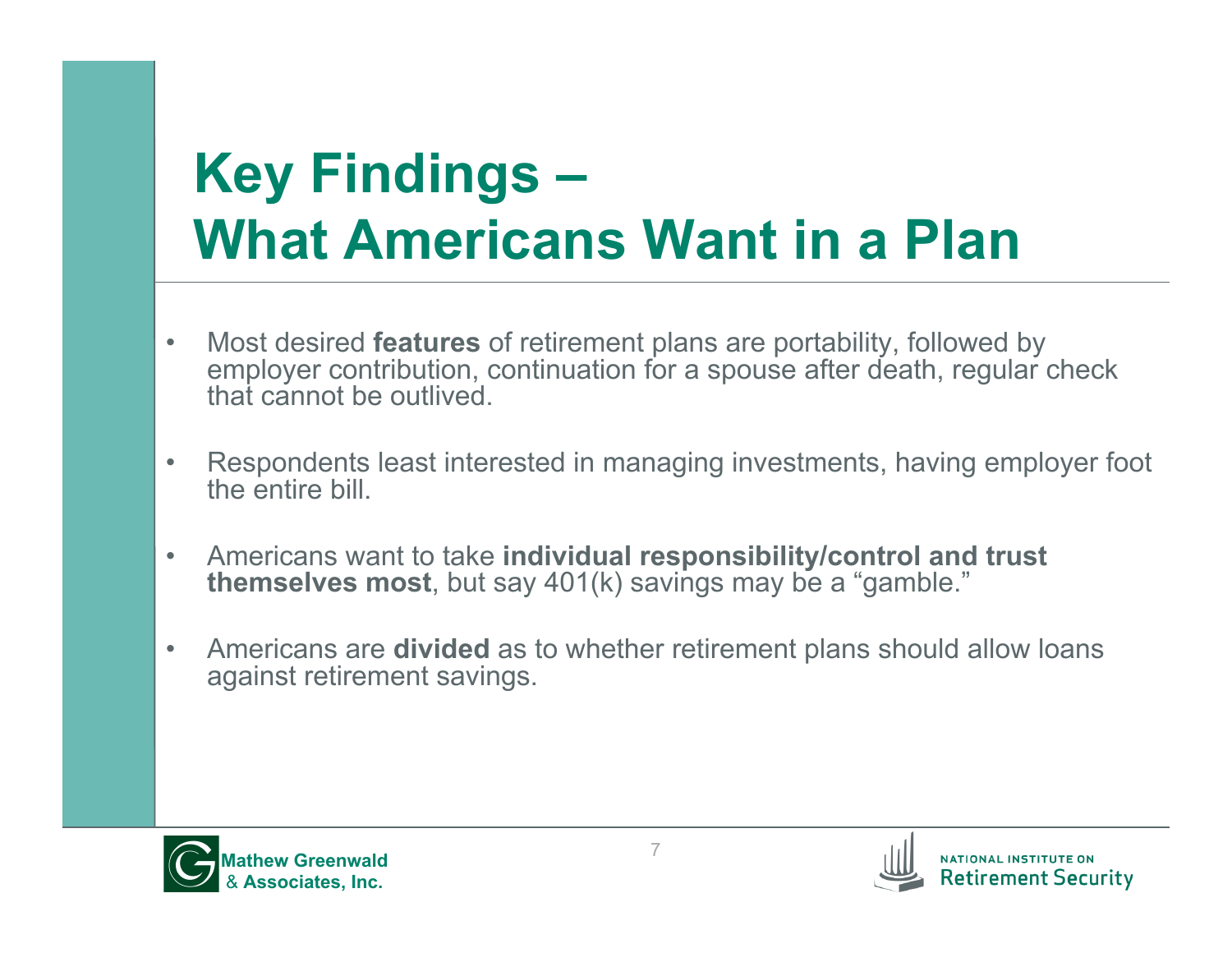## **Methodology**

- Nationwide telephone interview survey of 801 Americans age 25 or older developed by Mathew Greenwald Associates, Inc. on behalf of the National Institute on Retirement Security.
- Purpose was to obtain a benchmark of the American public's views regarding retirement, their retirement prospects, and steps policy makers could take to address retirement issues.
- Interviews were approximately 20 minutes in length and conducted between November 12 - 23, 2008 by trained, professional interviewers of National Research, LLC, a subsidiary of Greenwald & Associates.



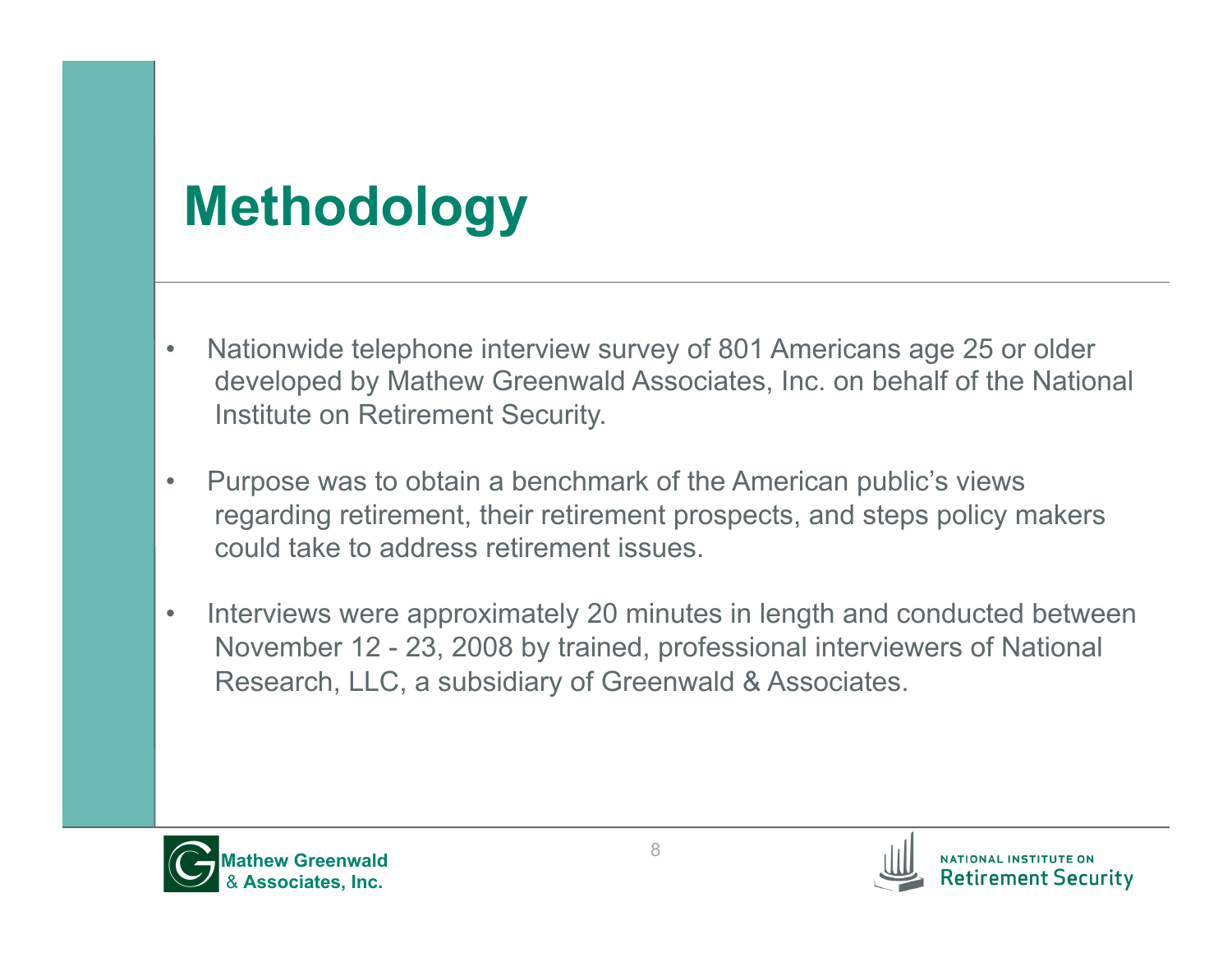## **Methodology**

- Quantitative data from the survey was balanced to reflect the demographics of the United States in terms of age (among those 25+), income, and gender.
- The margin of error is plus or minus 3.5 percentage points.
- The primary data presented is quantitative. Participants' responses to an open-ended question are included to add additional insight into their quantitative answers.



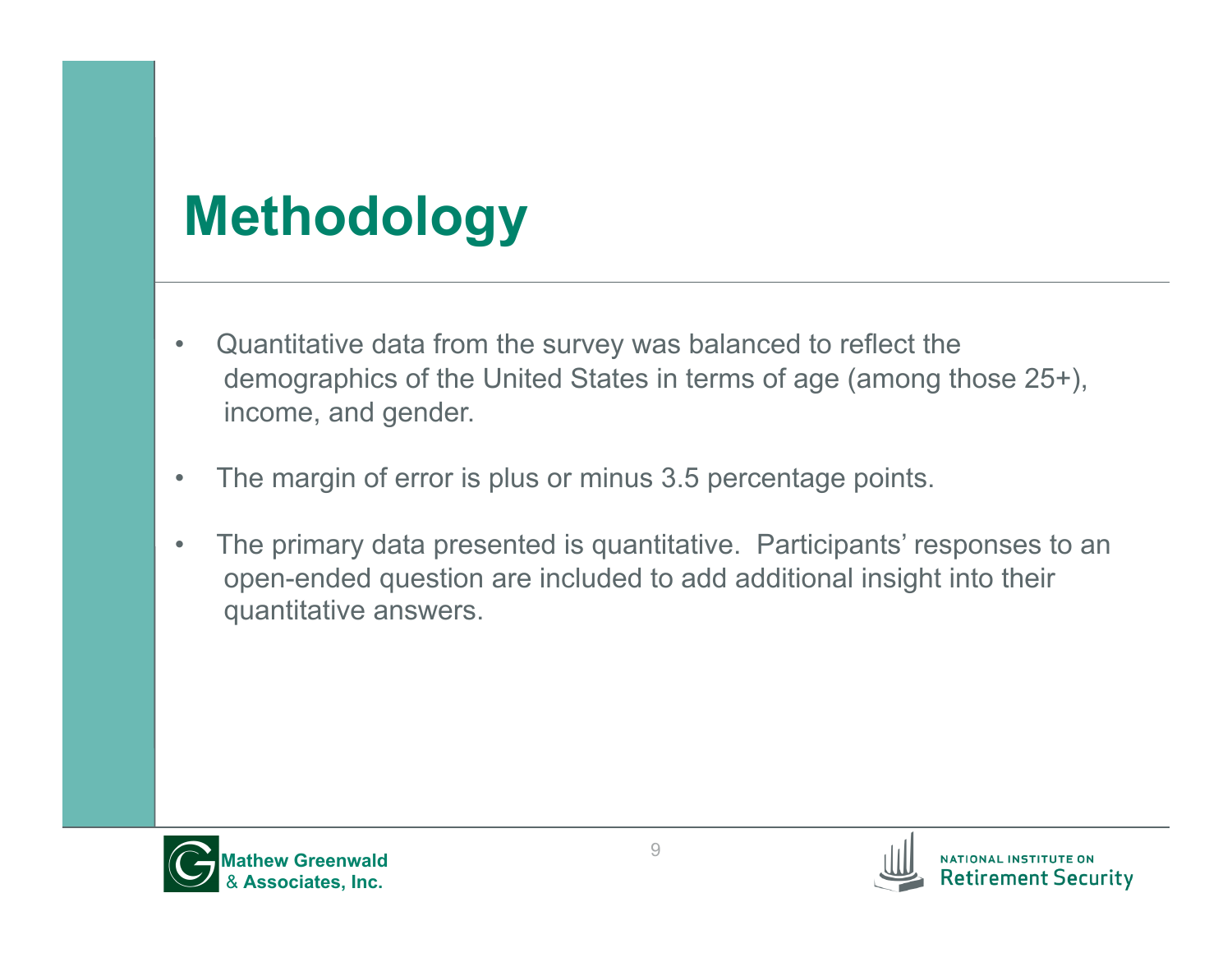# *How Do Americans Feel About Their Retirement Prospects?*



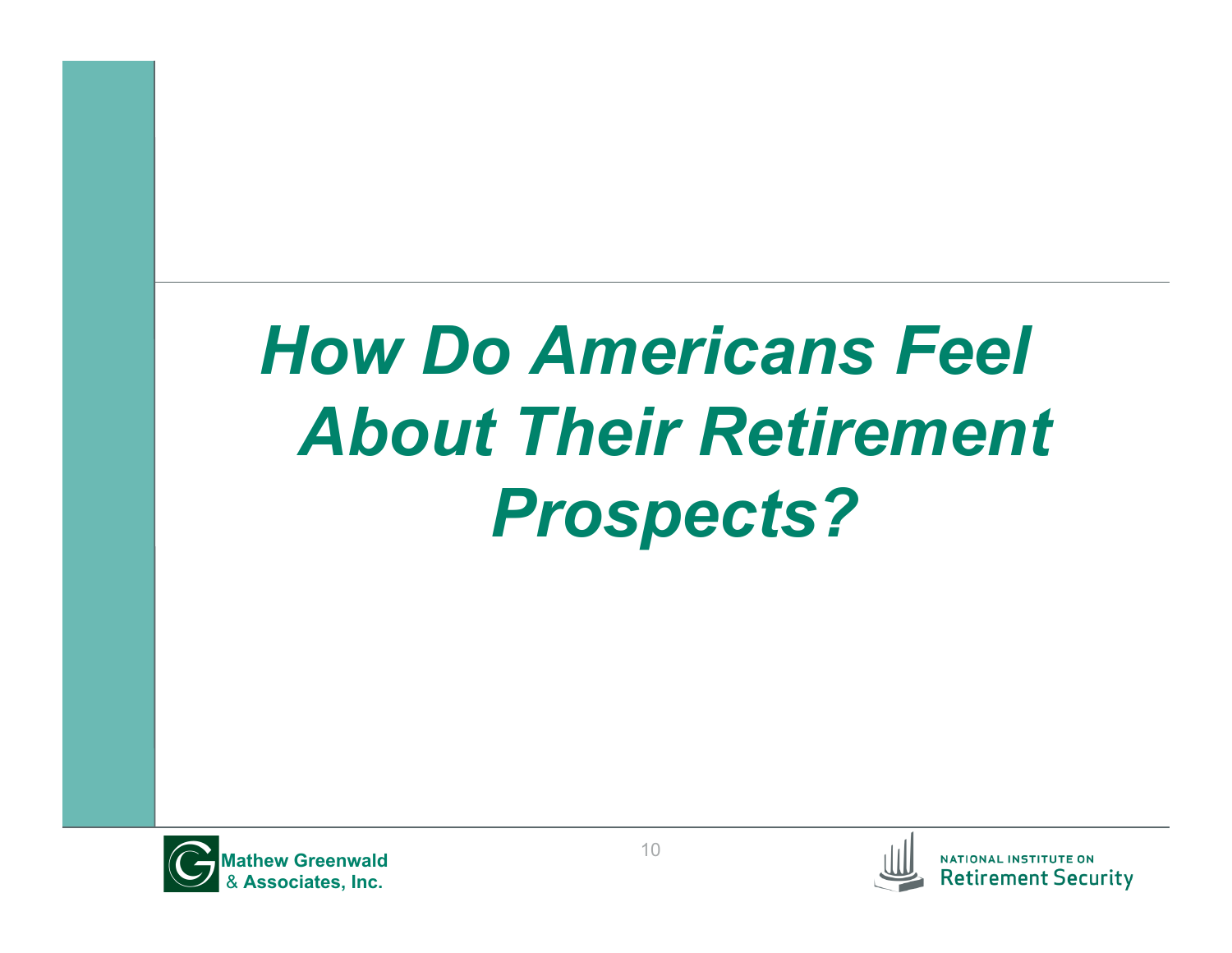### **More than eight out of ten Americans are concerned that current economic conditions will affect their ability to retire.**

#### *How concerned are you about current economic conditions affecting your ability to achieve a secure retirement?*





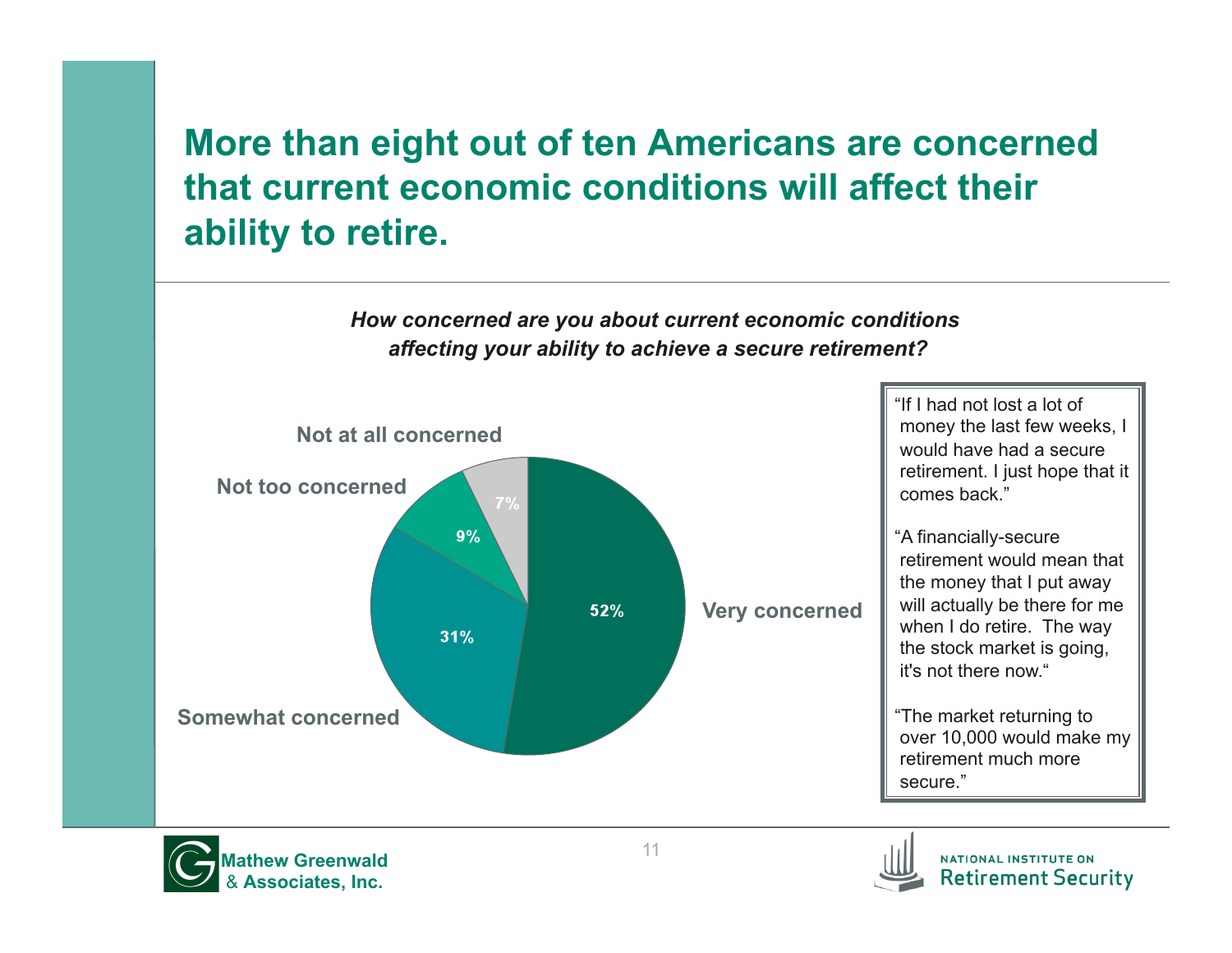### **71% of Americans believe it is harder today to prepare for retirement than it was for previous generations – only 15% believe it is easier.**

*Do you feel that – compared to previous generations – it is easier or harder for people to prepare for retirement today, or is there no difference?* 





**Retirement Security**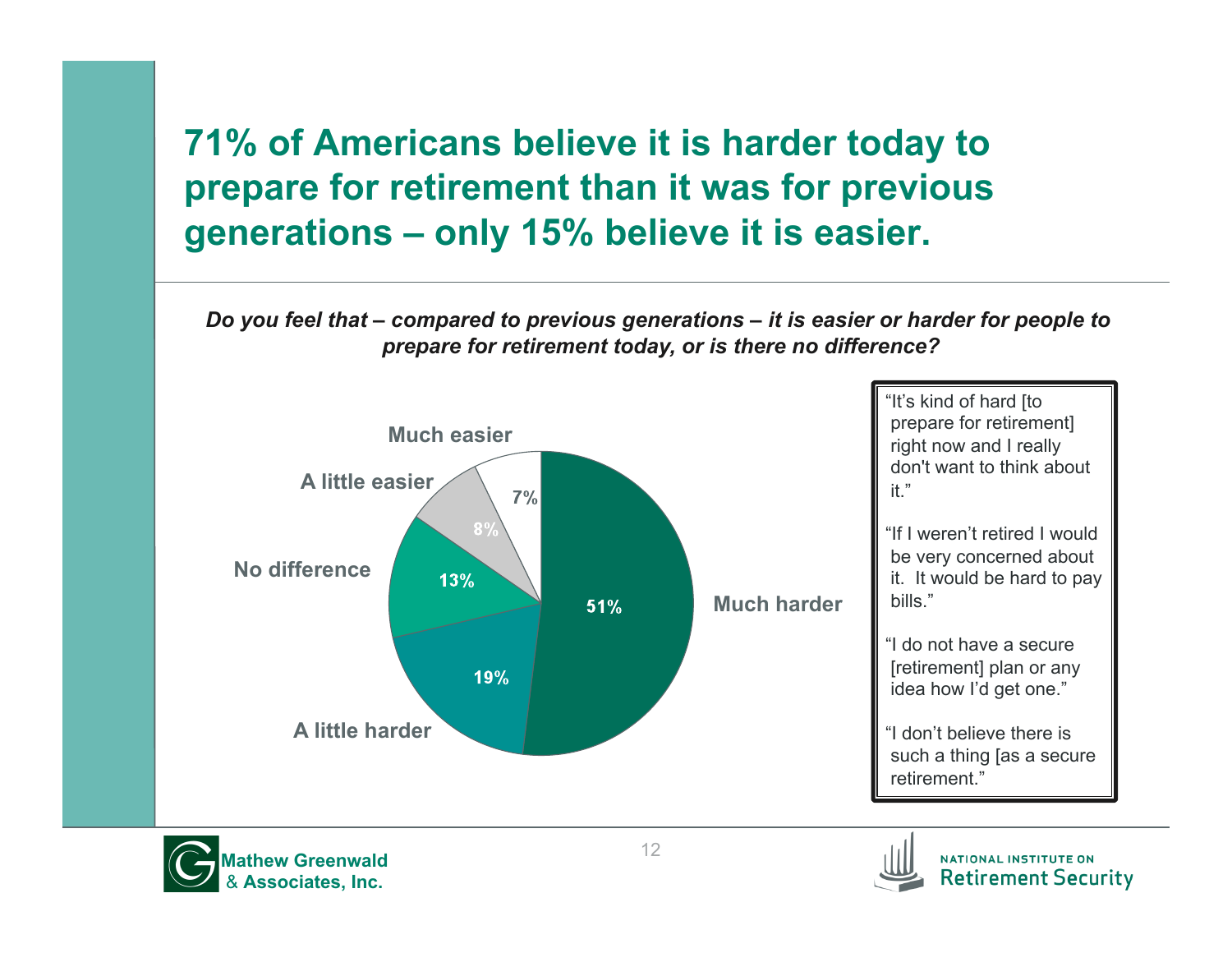### **Half of Americans believe the current retirement system is worse than the system of earlier generations with pensions.**

*Which of the following statements do you think is most true regarding today's retirement system using 401(k) accounts versus the system of earlier generations, which used more employer-provided pensions?* 





NATIONAL INSTITUTE ON **Retirement Security**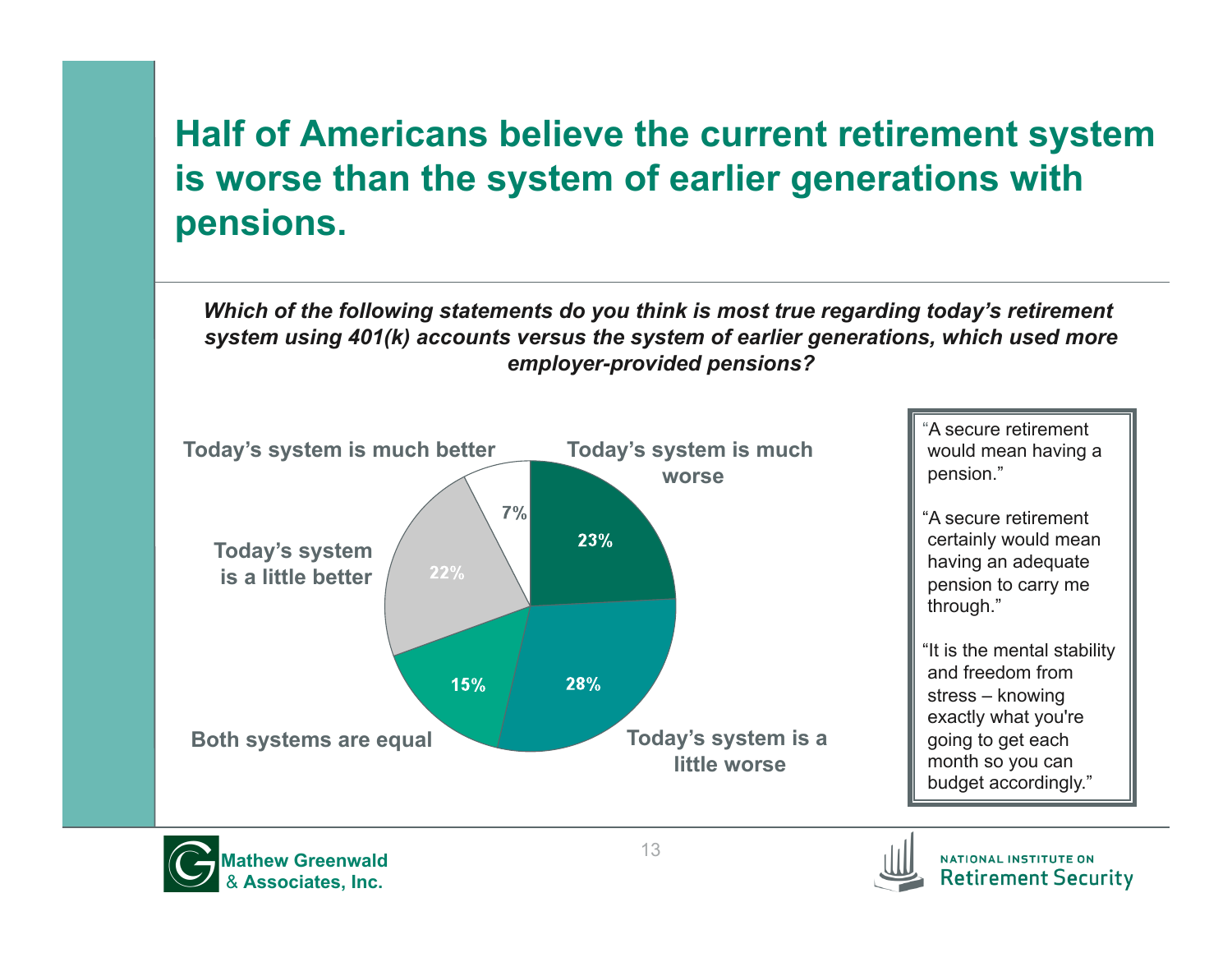### **The most common definition of a secure retirement is having enough money to pay for basic needs & bills.**

#### *How would you define what a financially-secure retirement means to you?*

| Being able to afford basic needs/Pay bills                                                   | 34% |
|----------------------------------------------------------------------------------------------|-----|
|                                                                                              |     |
| Living comfortably/Not having to worry about finances/Stress-free                            | 16% |
| Being able to afford medical bills, health insurance, medicine                               | 13% |
| Maintaining the lifestyle I had before retirement                                            | 12% |
| Being able to afford some extras (e.g., travel, entertainment, extras for children)          | 11% |
| Security/Stability/Guaranteed money/Financially sound/Protection against market fluctuations | 7%  |
| Being able to retire or stop working/Not working into old age                                | 7%  |
| Having personal savings/investments (general)                                                | 6%  |
| Having "enough" money (where amount and purpose are not specified)                           | 5%  |
| Ability to do everything I want, when I want                                                 | 4%  |



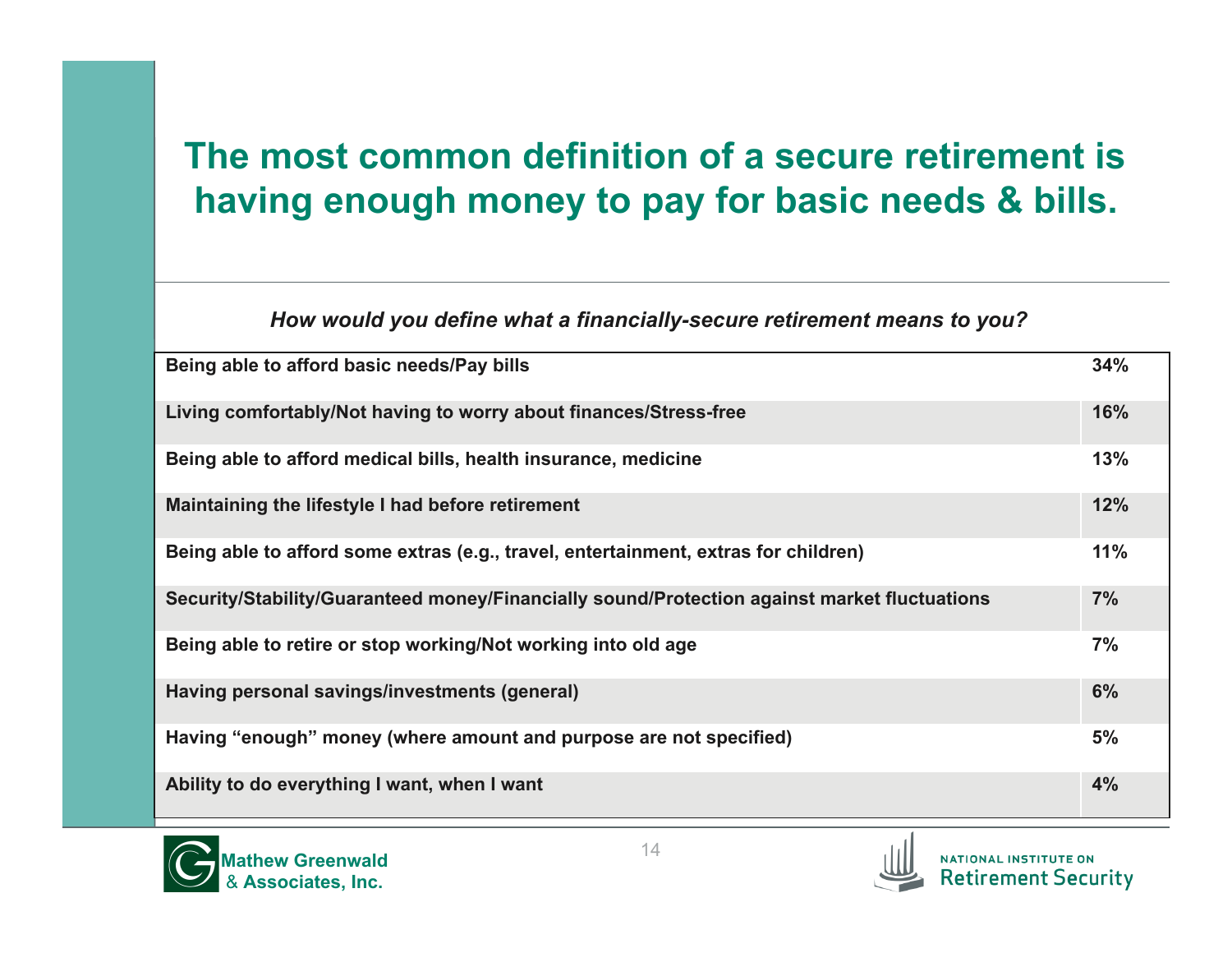### **The most common definition of a secure retirement is having enough money to pay for basic needs & bills.** *(cont'd)*

#### *How would you define what a financially-secure retirement means to you?*

| Little to no debt                                                                                 | 4%     |
|---------------------------------------------------------------------------------------------------|--------|
| Not being dependent on others (including gov't)/Being financially independent and self-sufficient | 4%     |
| Relying on Social Security/Living off of Social Security                                          | 4%     |
| Having money in my 401(k)/IRA                                                                     | 3%     |
| Enjoying life/Living happily/Having fun                                                           | 3%     |
| <b>Having a pension</b>                                                                           | 2%     |
| Not outliving my money                                                                            | 2%     |
| General concerns about economy/Social Security/Government role                                    | 2%     |
| <b>Other</b>                                                                                      | 13%    |
| Don't know                                                                                        | 6%     |
| <b>Refused</b>                                                                                    | < 0.5% |



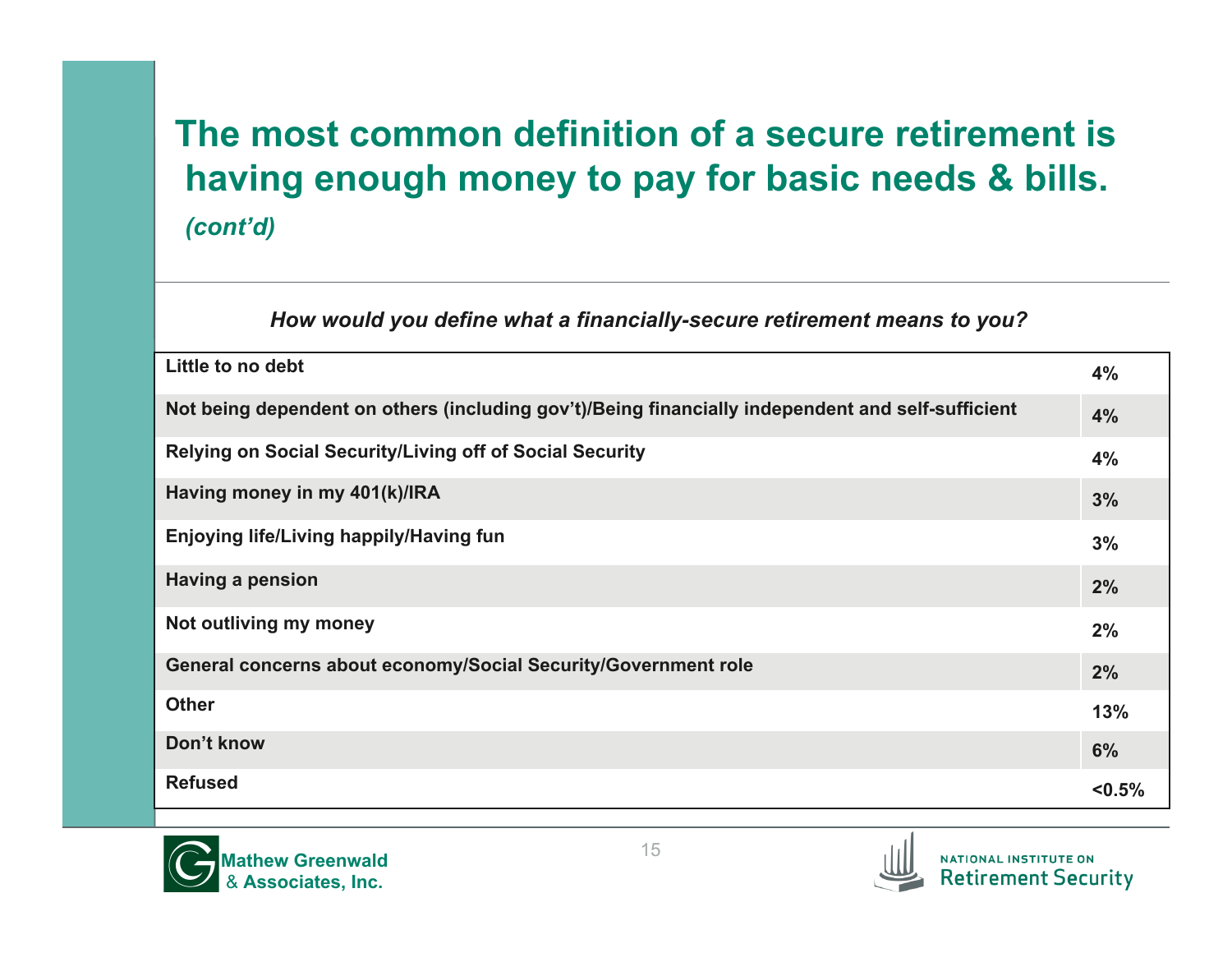## *Does Having a Pension Reduce Retirement Insecurity?*





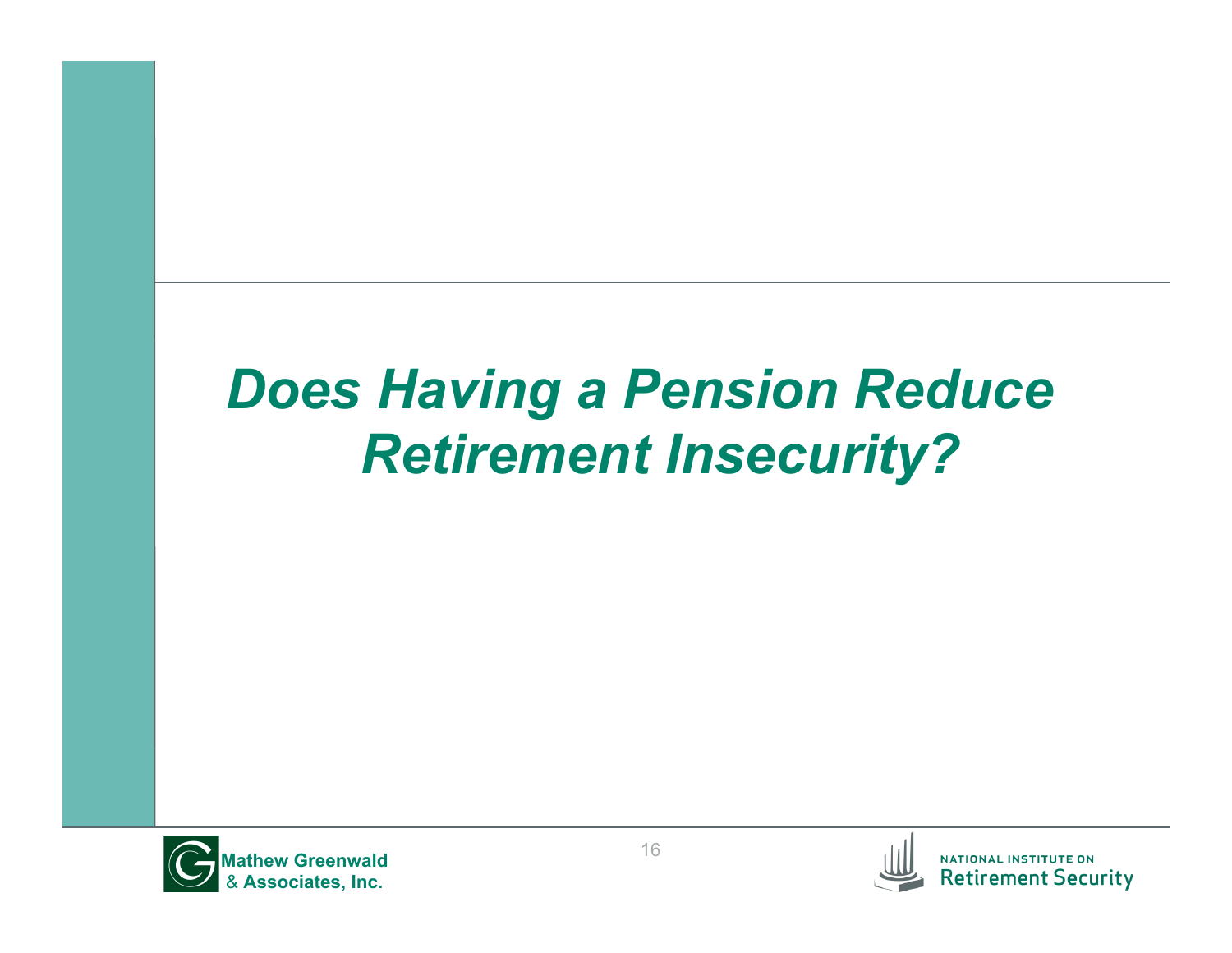### **65% of Americans with a pension are confident that it will be there at retirement.**

*How confident are you that your pension will be there when it is time to retire? (Among non-retirees who have participated in a traditional pension plan)* 





**Retirement Security**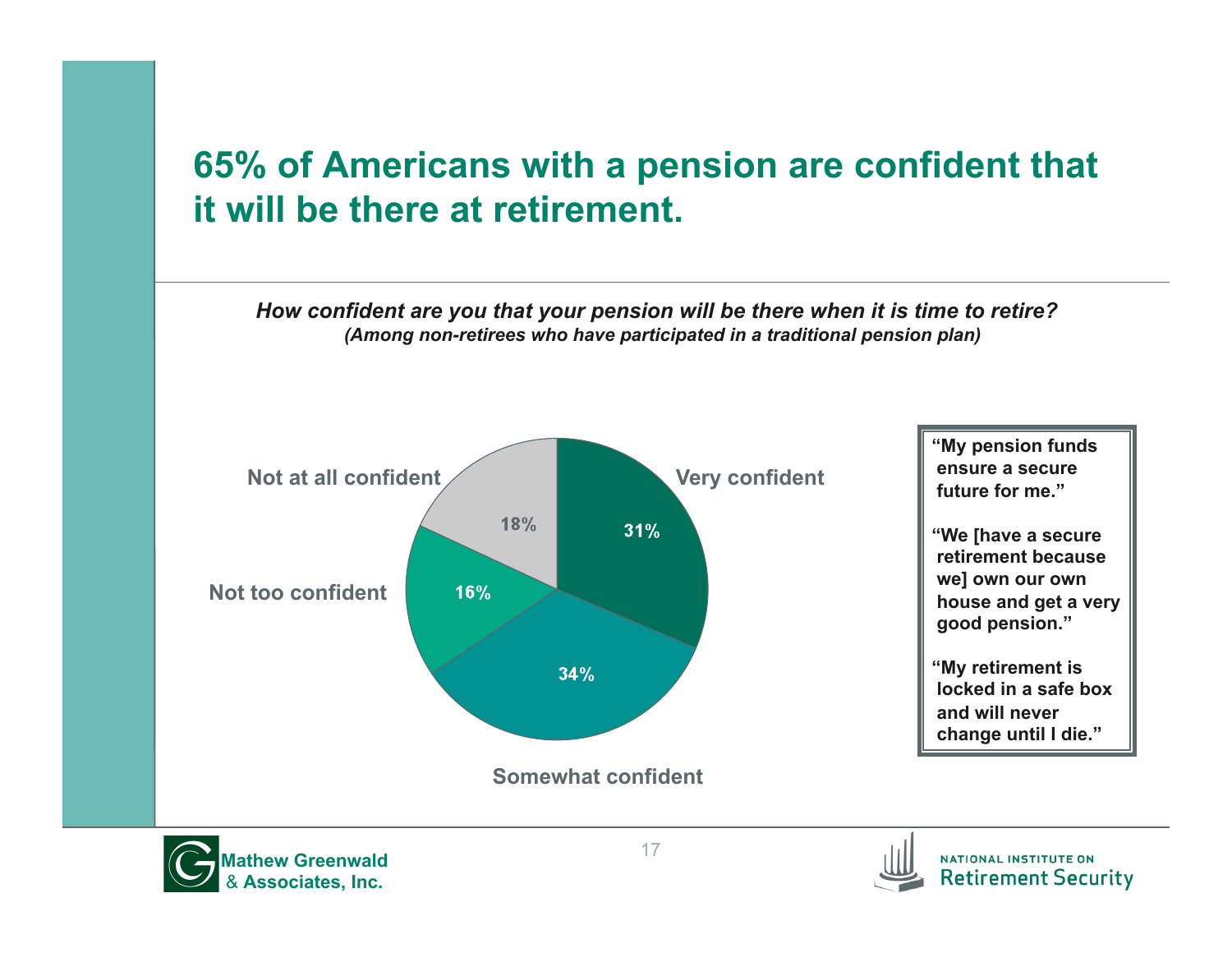### **44% of 401(k)-type plan participants are not confident they will have enough to retire. Only 19% are very confident, in contrast to 31% of pension plan participants.**

*How confident are you that you'll have enough money in your defined contribution account to retire when you want? (Among non-retirees who have participated in a 401(k), 403(b) or 457 retirement savings plan)* 





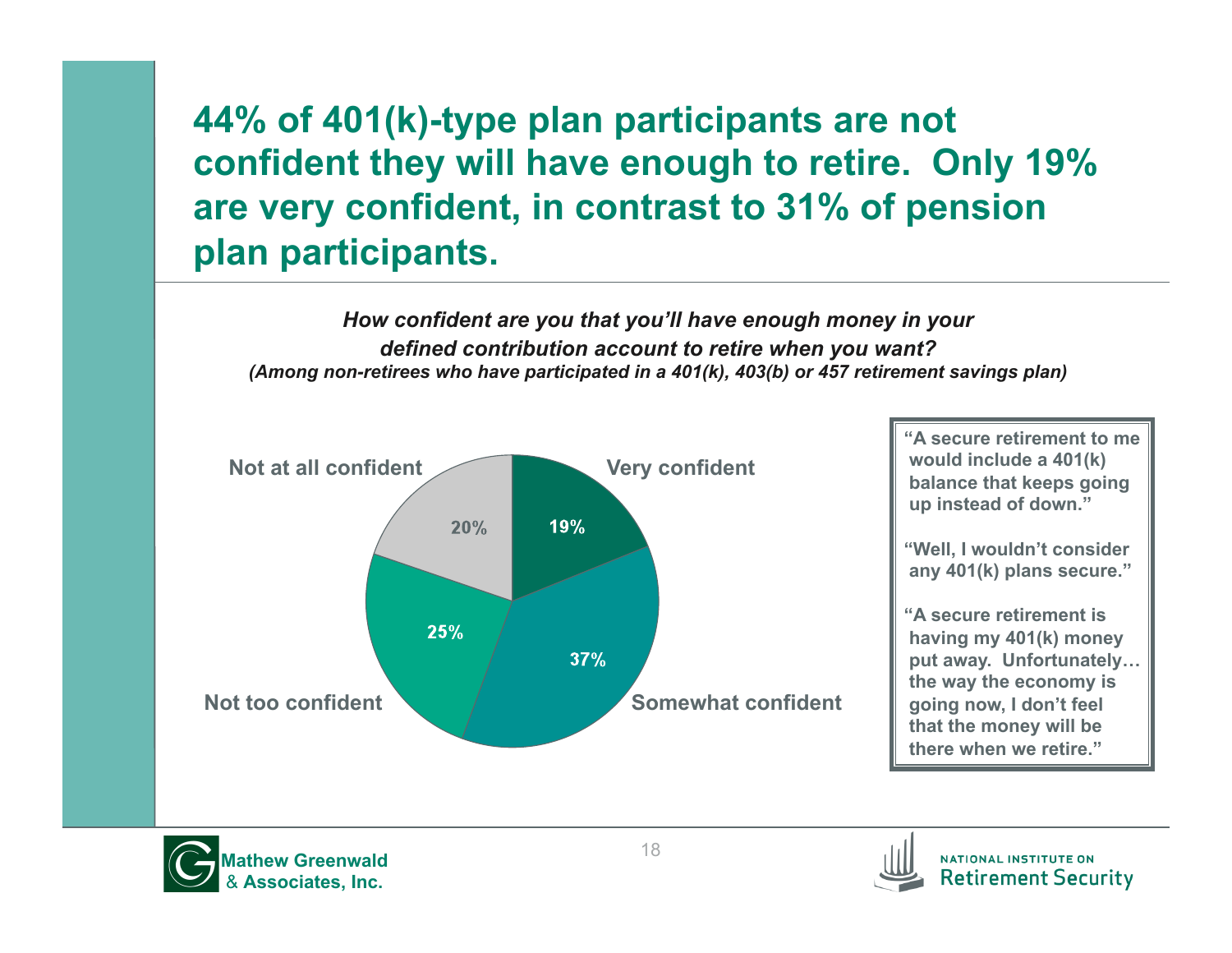### **55% of Americans without a pension would be more optimistic about their retirement prospects if they had a pension.**

*Would having a traditional pension plan at work make you feel any more or less confident about your chances of having a comfortable retirement?* 



*(Among those who have not participated in a pension plan)* 



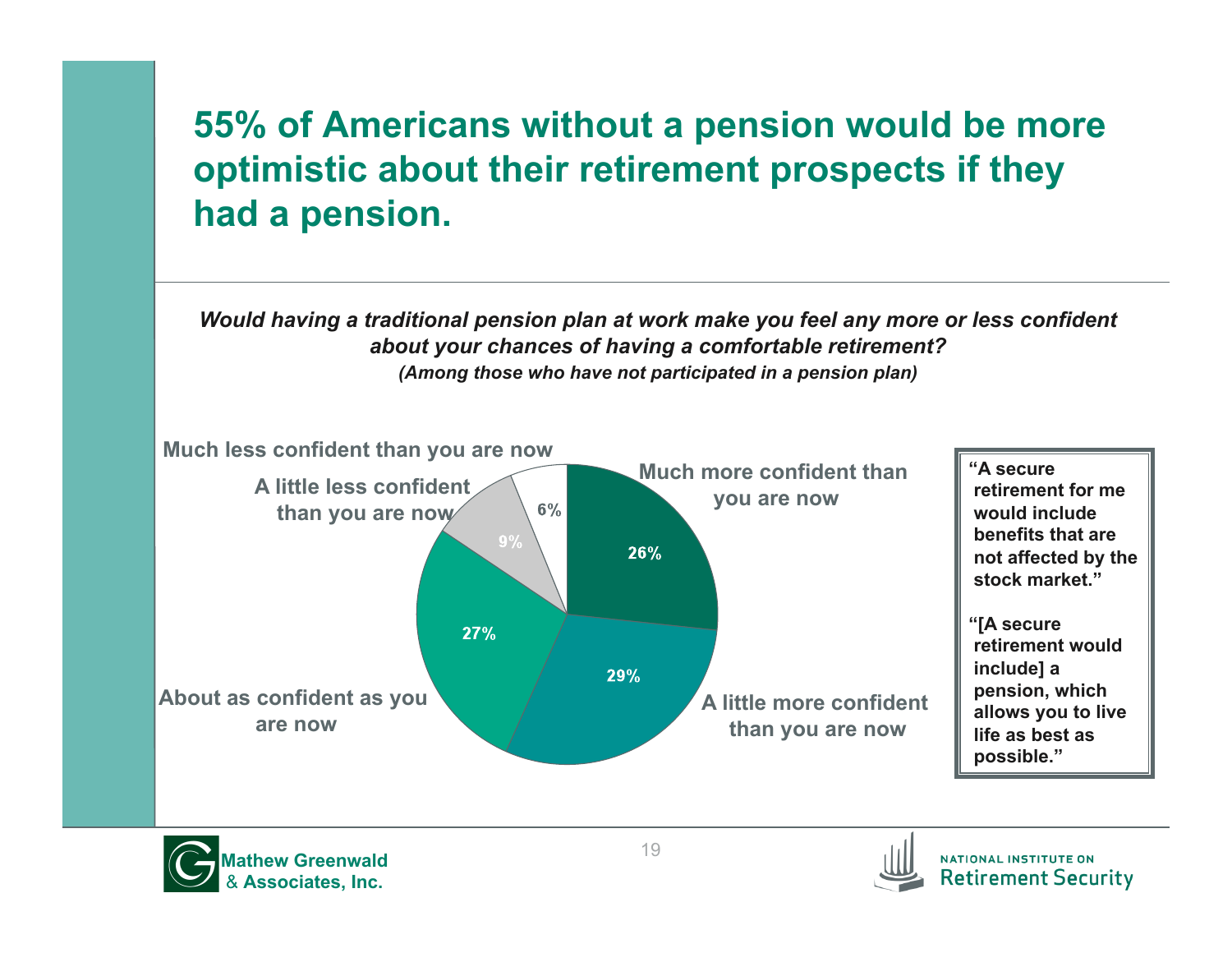## *What Do Americans Believe Policy Makers Can Do To Address Retirement Insecurity?*



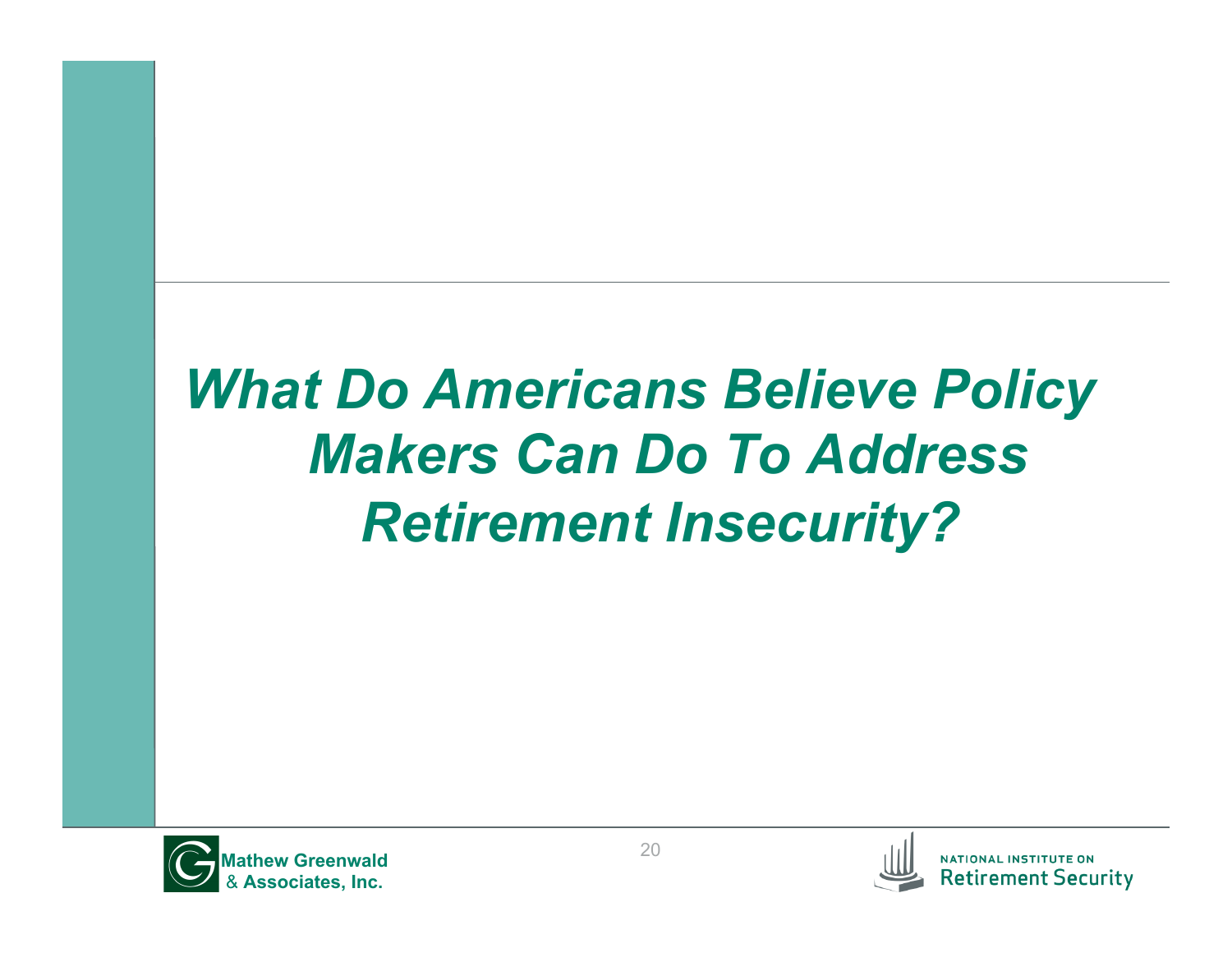### **More than four out of five Americans agree that individuals, employers and the government share the responsibility for funding retirement.**

*To what extent do you agree or disagree that, ideally, retirement should be funded by individuals, employers, and the government?* 

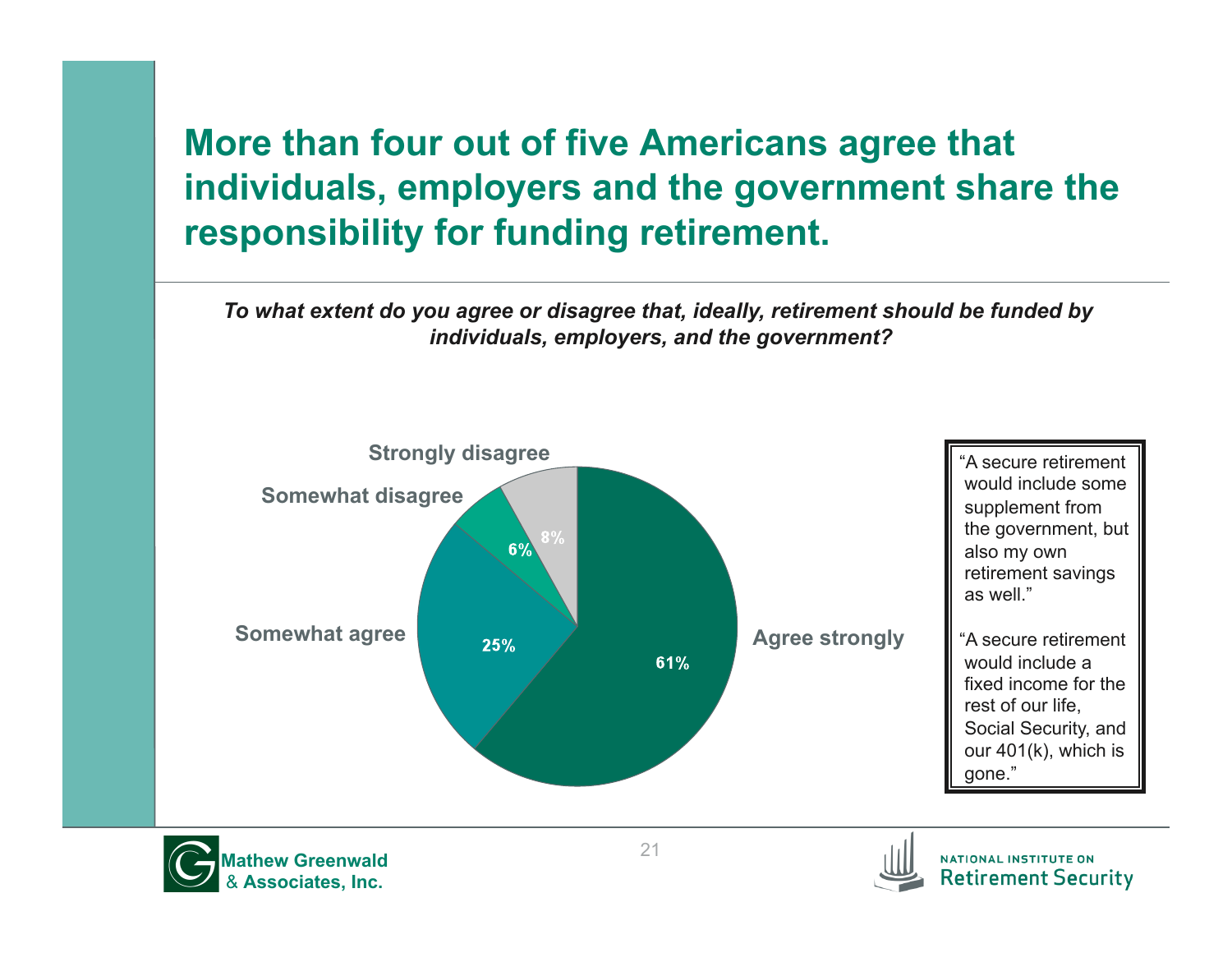### **Although they believe government and employers have a role to play, Americans feel that individuals bear the largest responsibility for funding their retirement.**

*Who should be responsible for supplying at least part of the average American's retirement income?* 

*Who should be responsible for supplying MOST of the average American's retirement income?* 





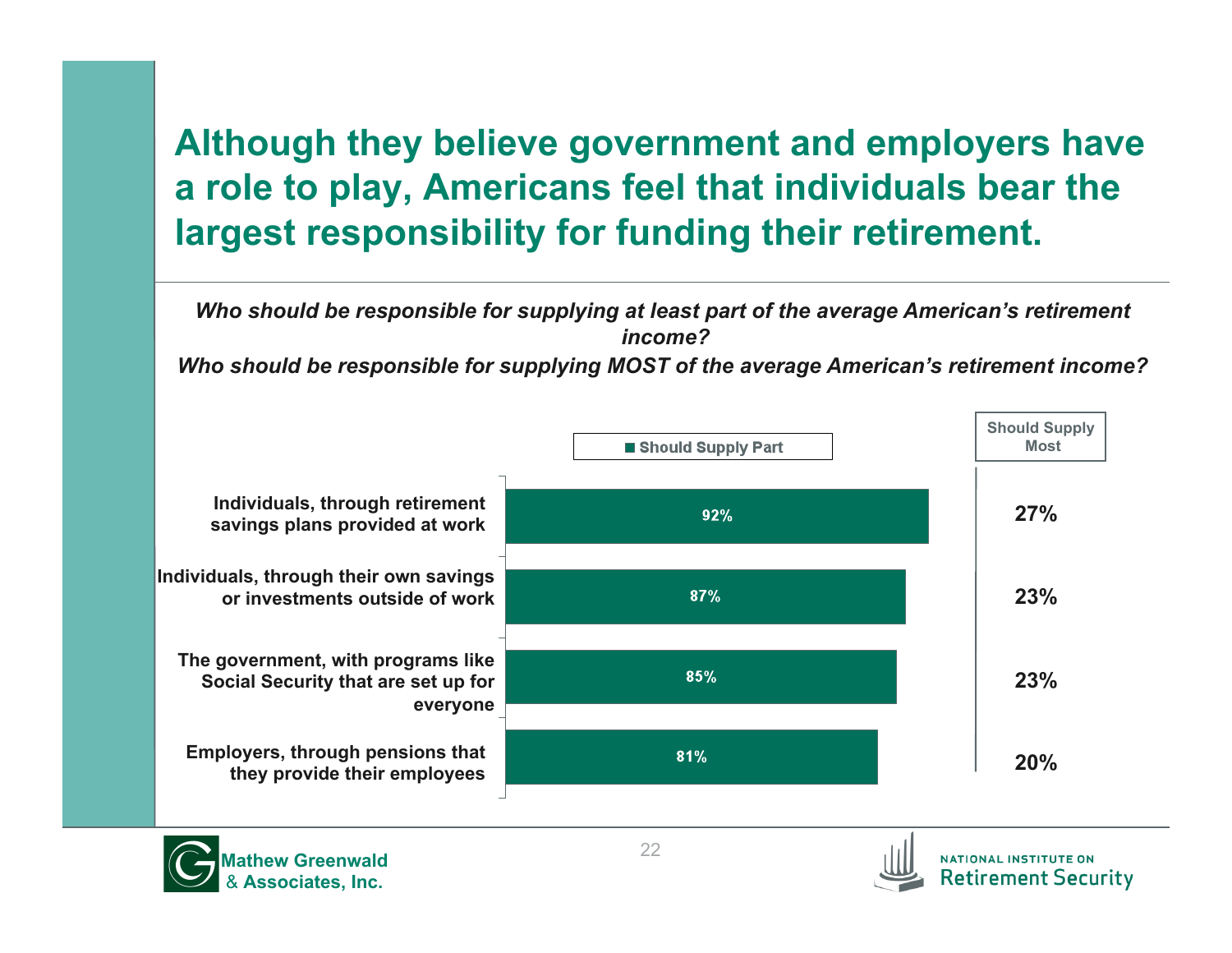### **Strengthening Social Security is the most important action the new President and Congress can take to restore retirement security. Americans also favor tax incentives to foster retirement security.**

*How would you rate the following ideas that the new President and Congress might take to improve retirement security?*





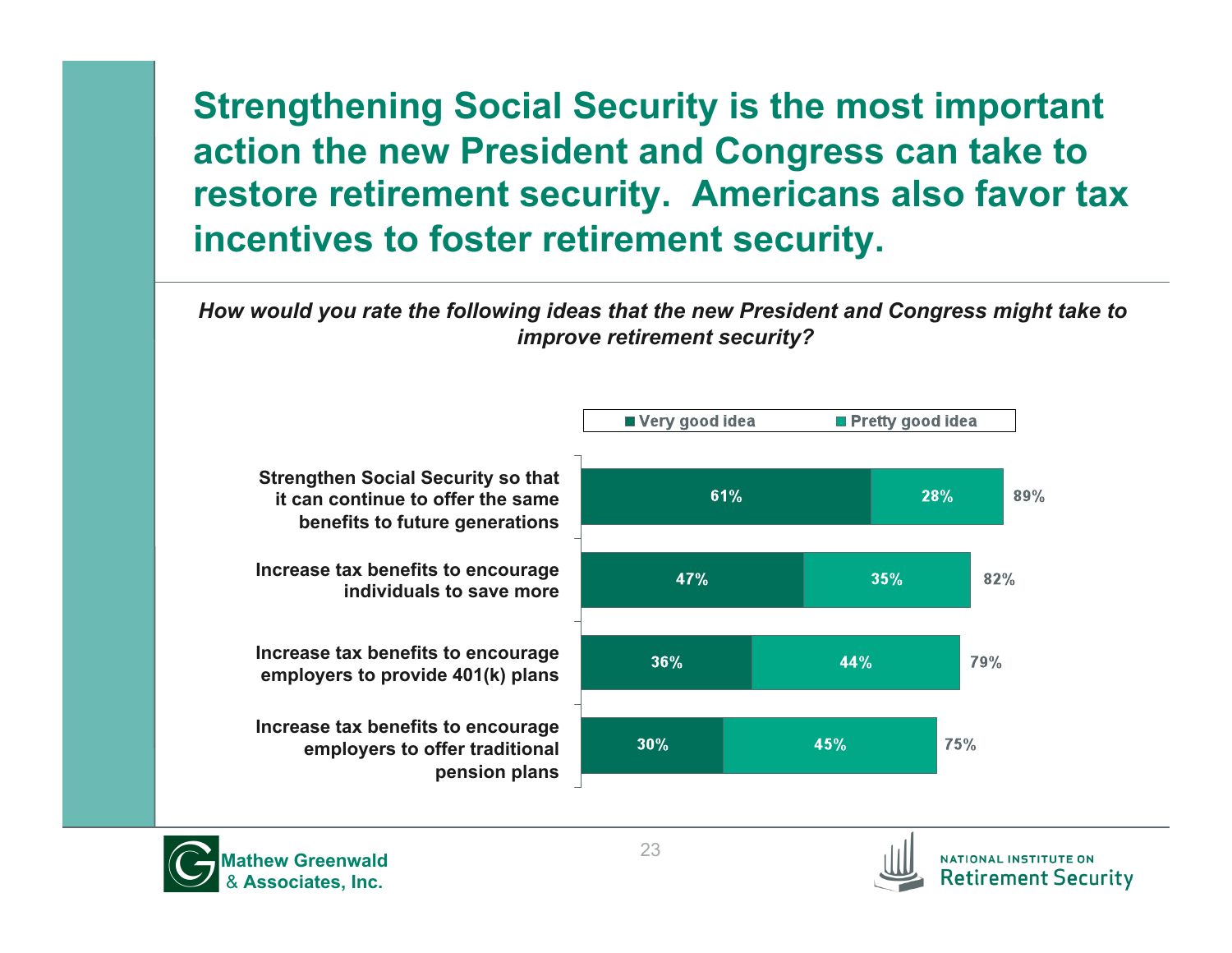**Nearly nine out of ten Americans believe that all workers should have access to a pension plan, and nearly as many feel the government should make it easier for employers to offer pensions.** 

*To what extent do you agree or disagree with the following statements?* 





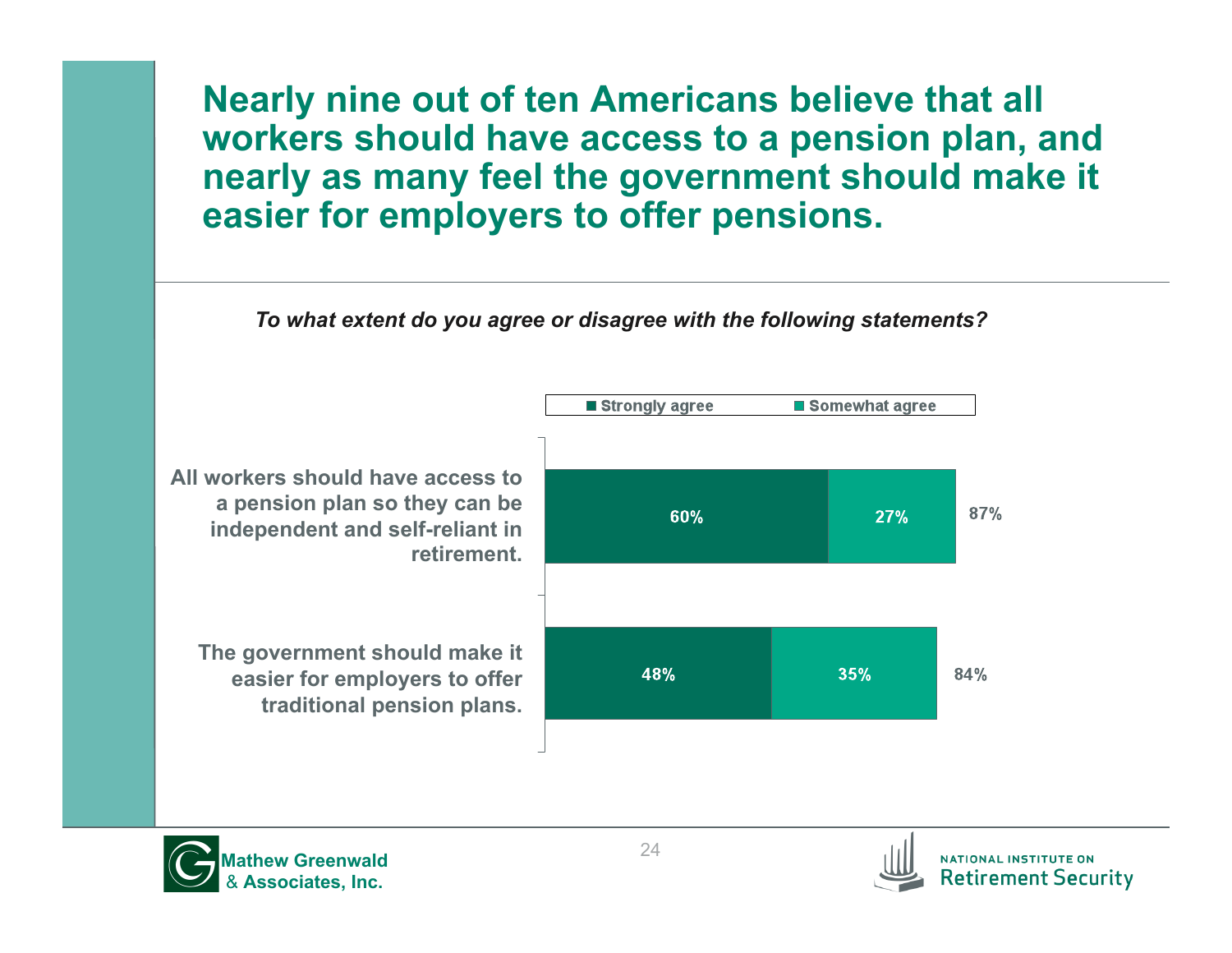#### **Nearly nine out of ten Americans favor government incentives that would encourage small employers to band together to offer traditional pension plans.**

*Some believe that the government should provide tax incentives or take other steps to encourage small employers to band together to offer a traditional pension program that small employers or individuals can join and invest in. Do you think that this is a…?* 





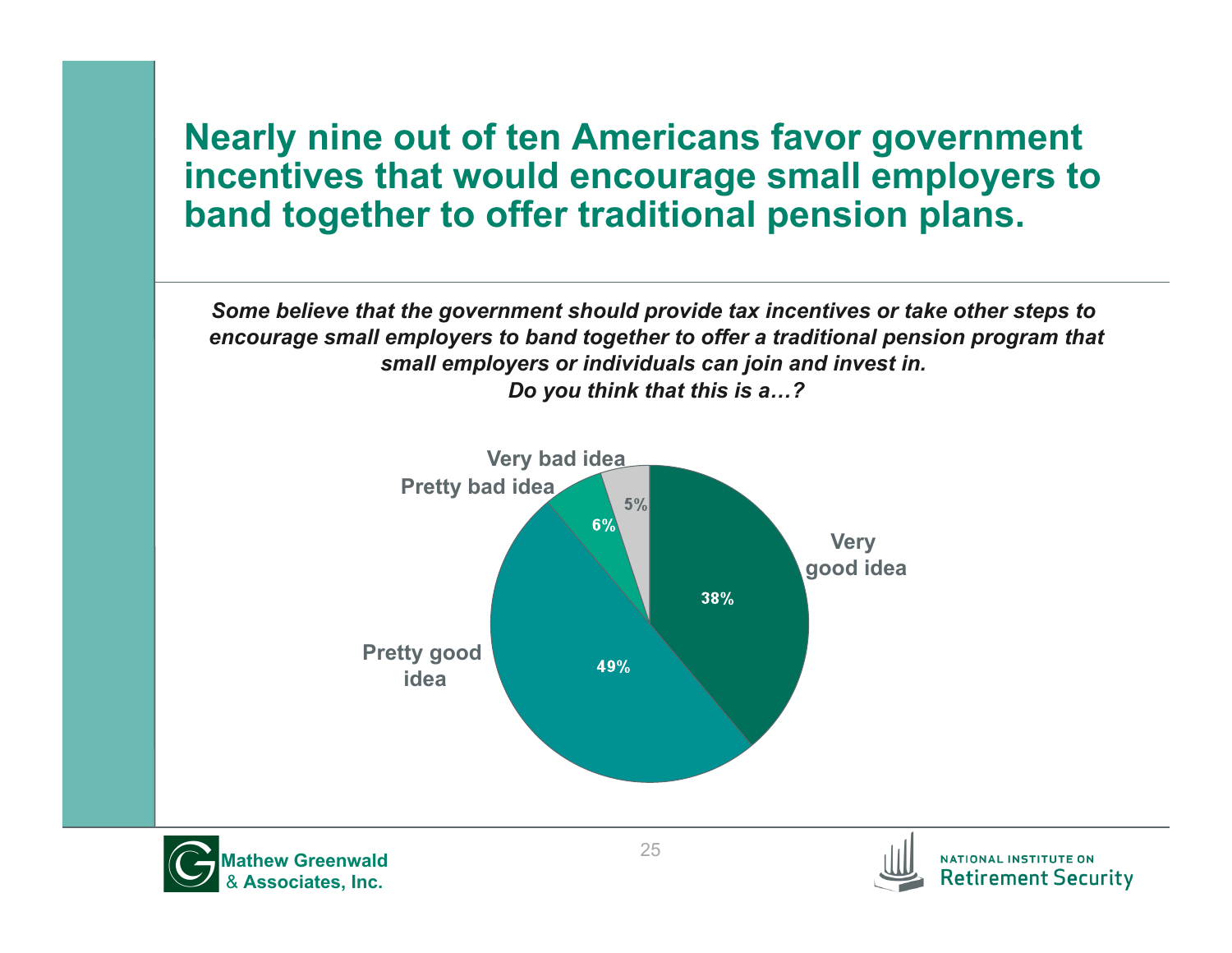### **Further, eight out of ten Americans support government sponsorship of traditional pension plans for small employers & individuals.**

*Some believe that government should sponsor a traditional pension program that small employers or individuals can join and invest in.* 



*Do you think that this is a…?* 



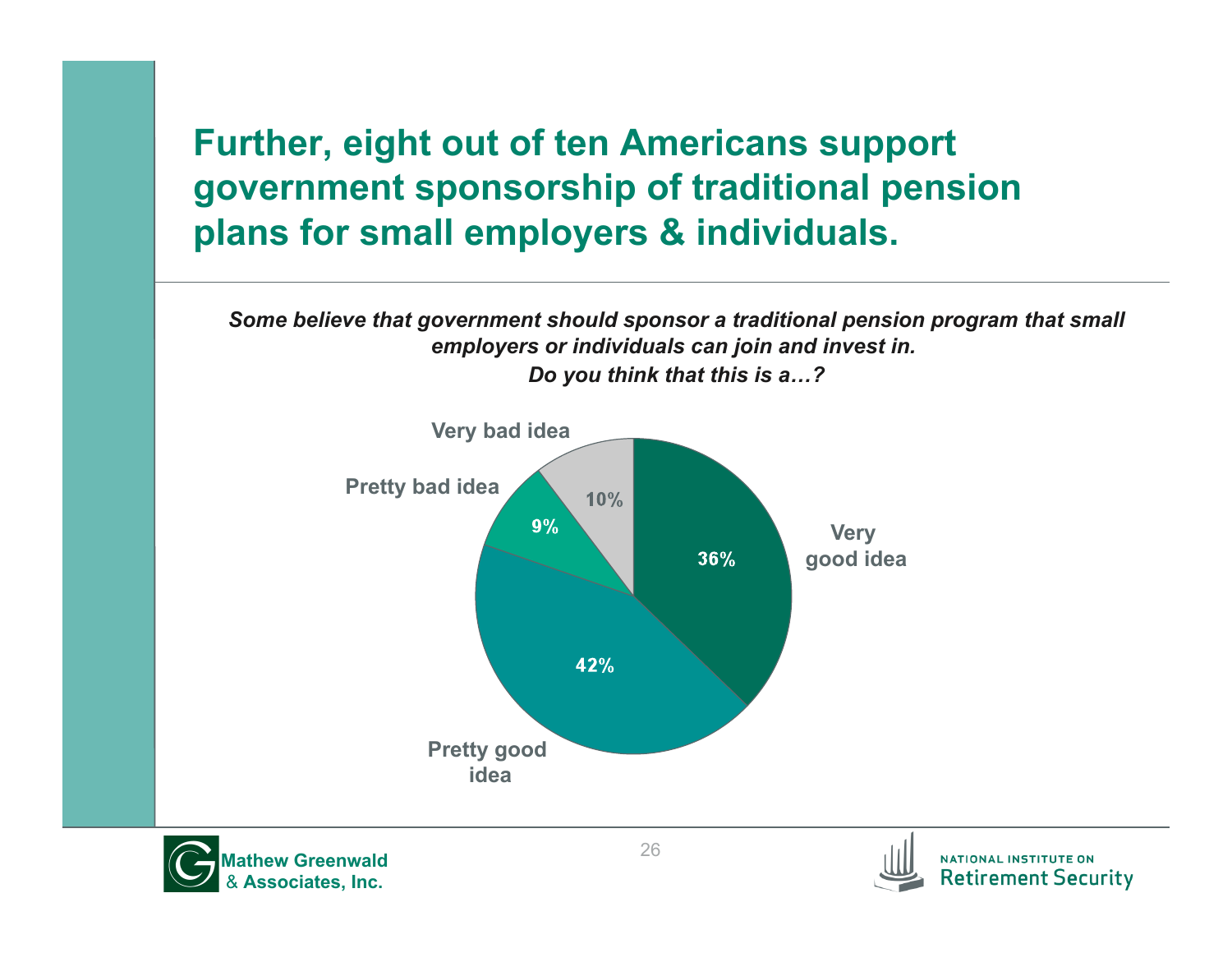### *What Features are Americans Looking for in a Retirement Plan?*



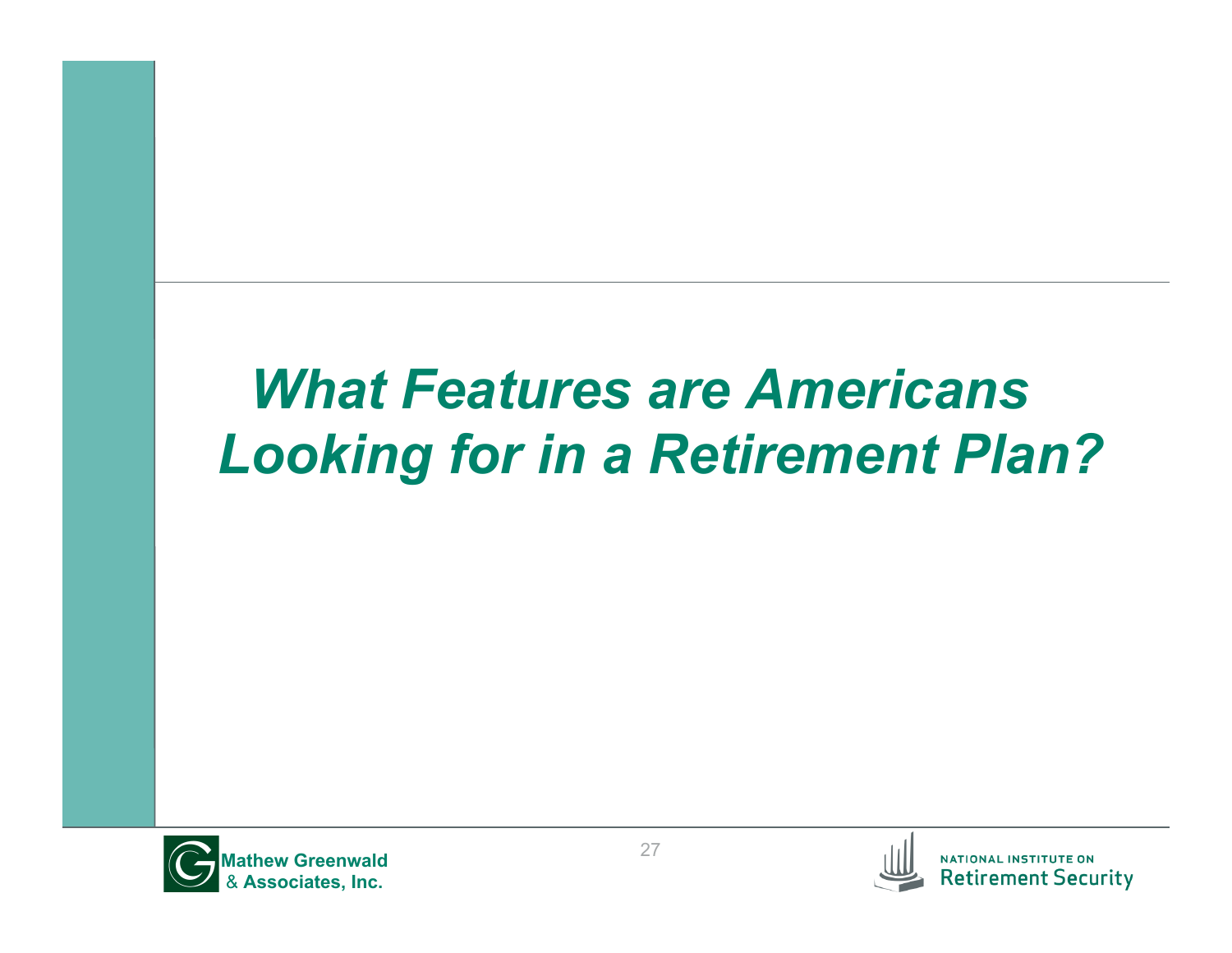### **Americans are more familiar with 401(k)-type plans than pension or defined benefit plans.**

*How familiar are you with traditional pensions or defined benefit plans? How familiar are you with 401(k) plans or defined contribution plans?* 







NATIONAL INSTITUTE ON **Retirement Security**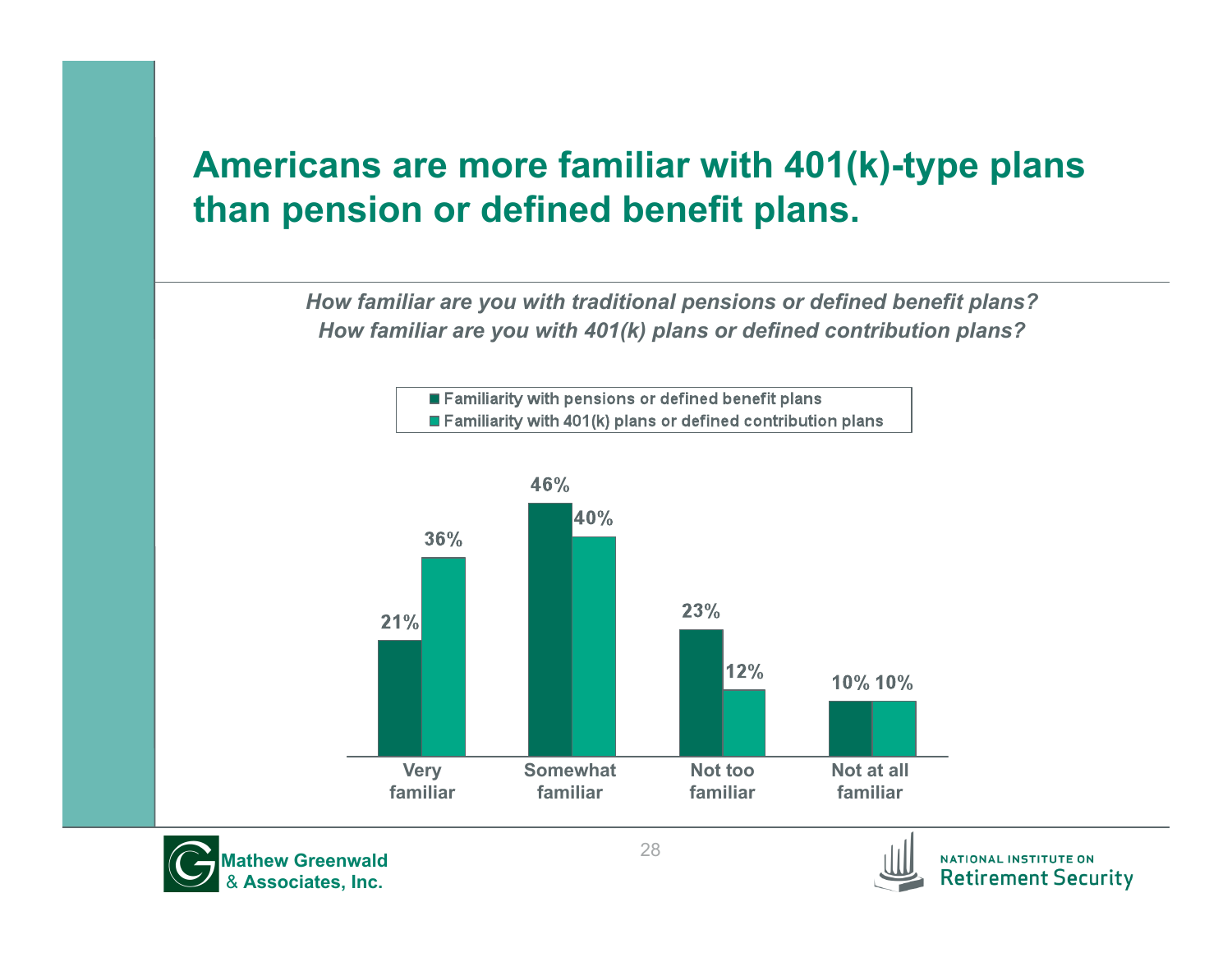### **Americans view pensions as favorably as defined contribution plans. Almost nine out of ten have favorable views toward these products.**

*How would you describe your overall view of pensions or other defined benefit plans? How would you describe your overall view of 401(k)s or other defined contribution plans?* 





**Retirement Security**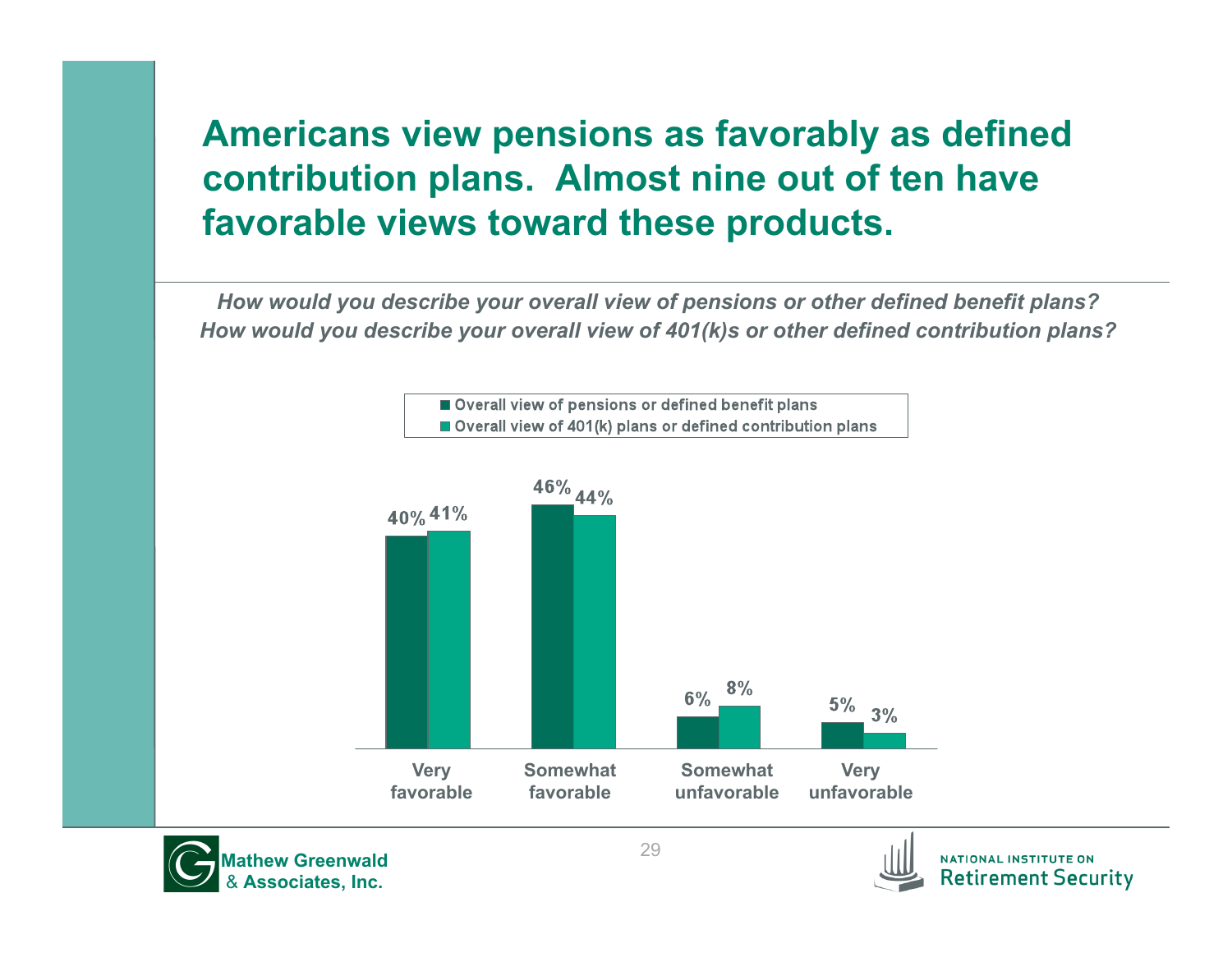### **Portability is the most desired retirement plan feature, followed by employer contributions, continuation of benefits for a spouse after death, and a regular check that cannot be outlived.**

#### *How desirable are the following features that retirement plans might have?*





**NATIONAL INSTITUTE ON Retirement Security**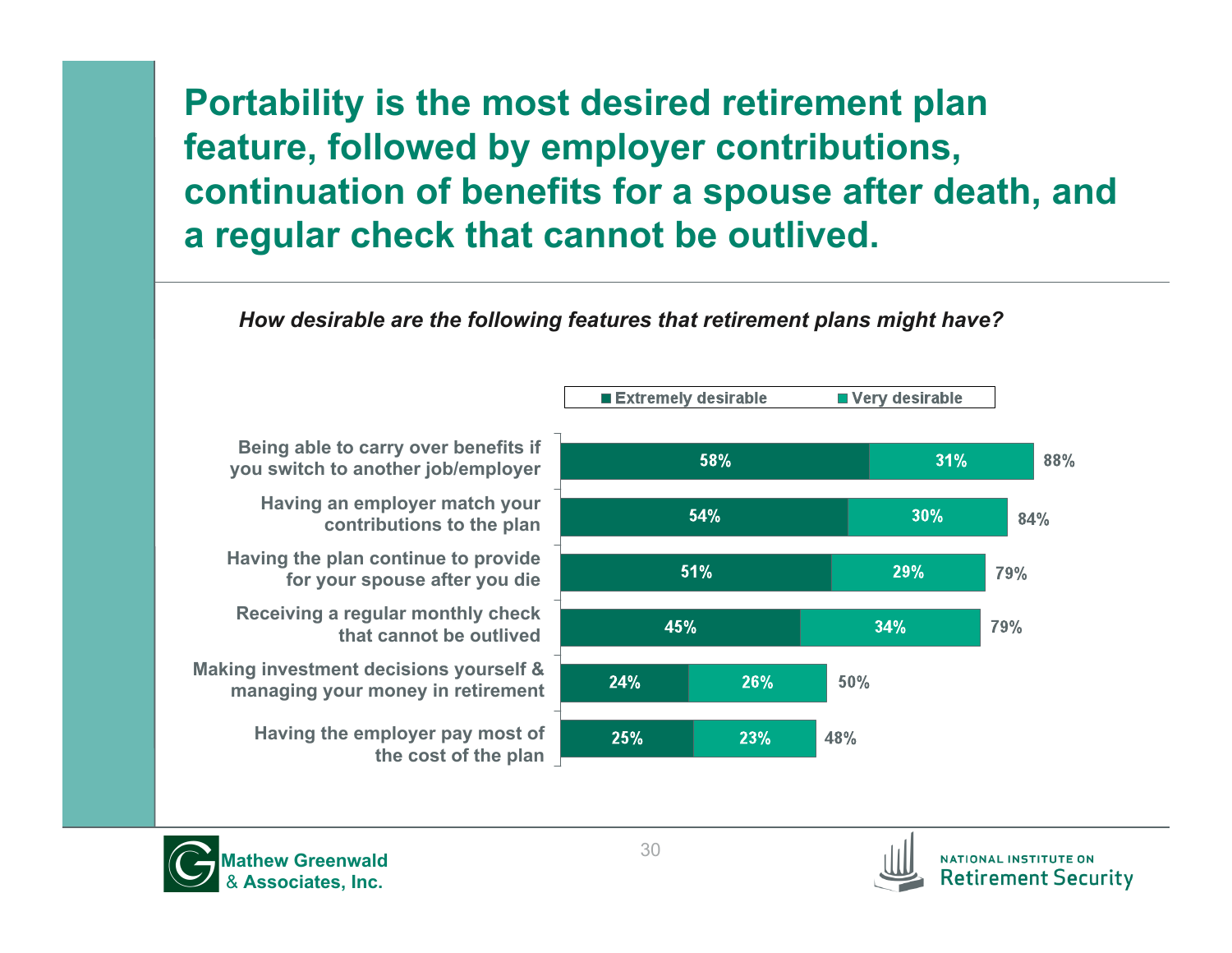#### **Americans like having control, but believe that their 401(k) plans may be a gamble.**





NATIONAL INSTITUTE ON **Retirement Security**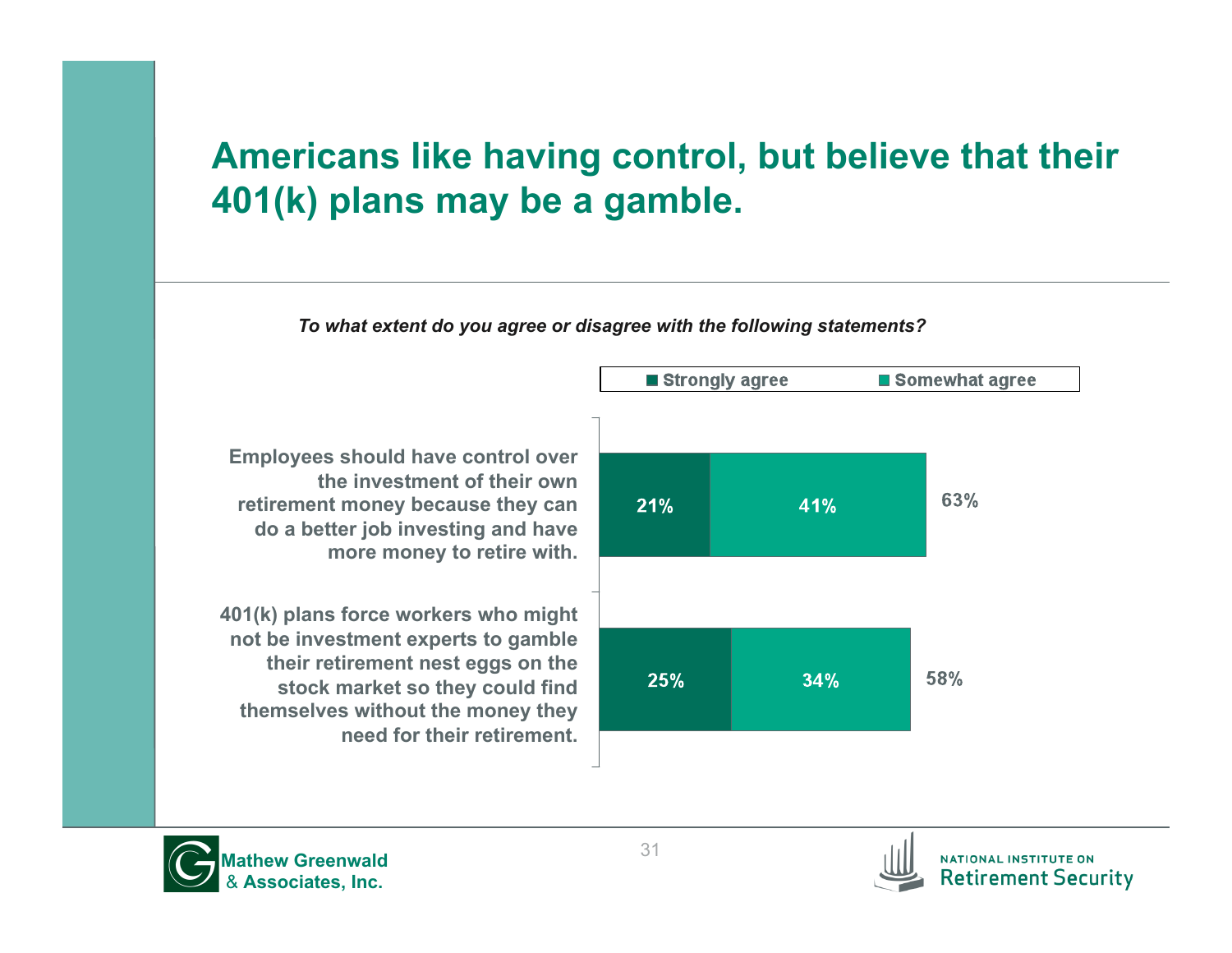### **Americans trust the government and employers – but trust themselves most – to ensure sufficient retirement income.**

*How much do you trust each of the following to do what they can to make sure you will have sufficient retirement income?* 





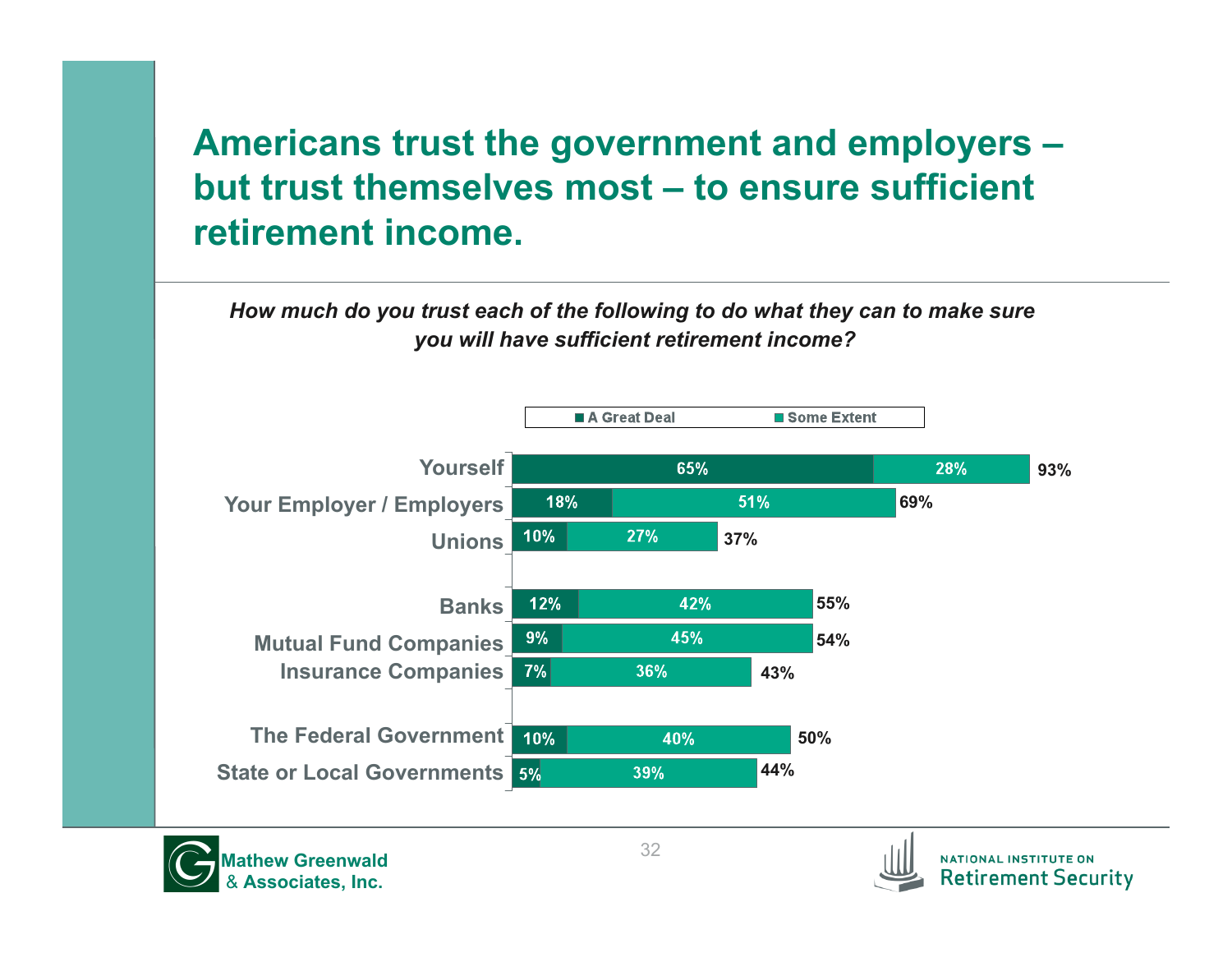#### **Americans are divided about whether workers should be allowed to take loans from their retirement plans.**

*Retirement plans, such as 401(k)s, allow people to take loans from their accounts, while traditional pension plans do not allow money to be withdrawn until retirement. Which statement do you agree with most?* 





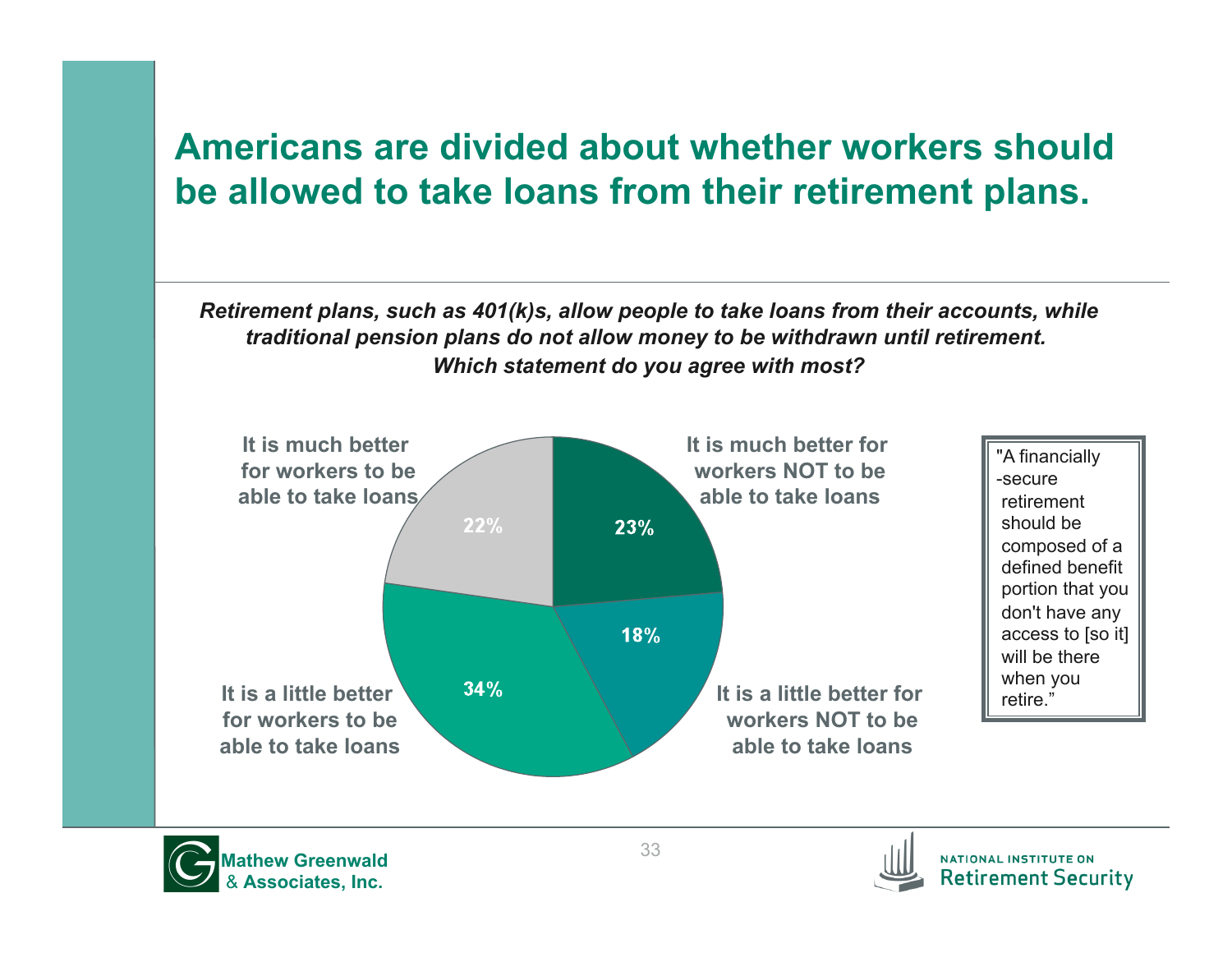## *The Path Forward: Sensible Solutions to Retirement Insecurity*



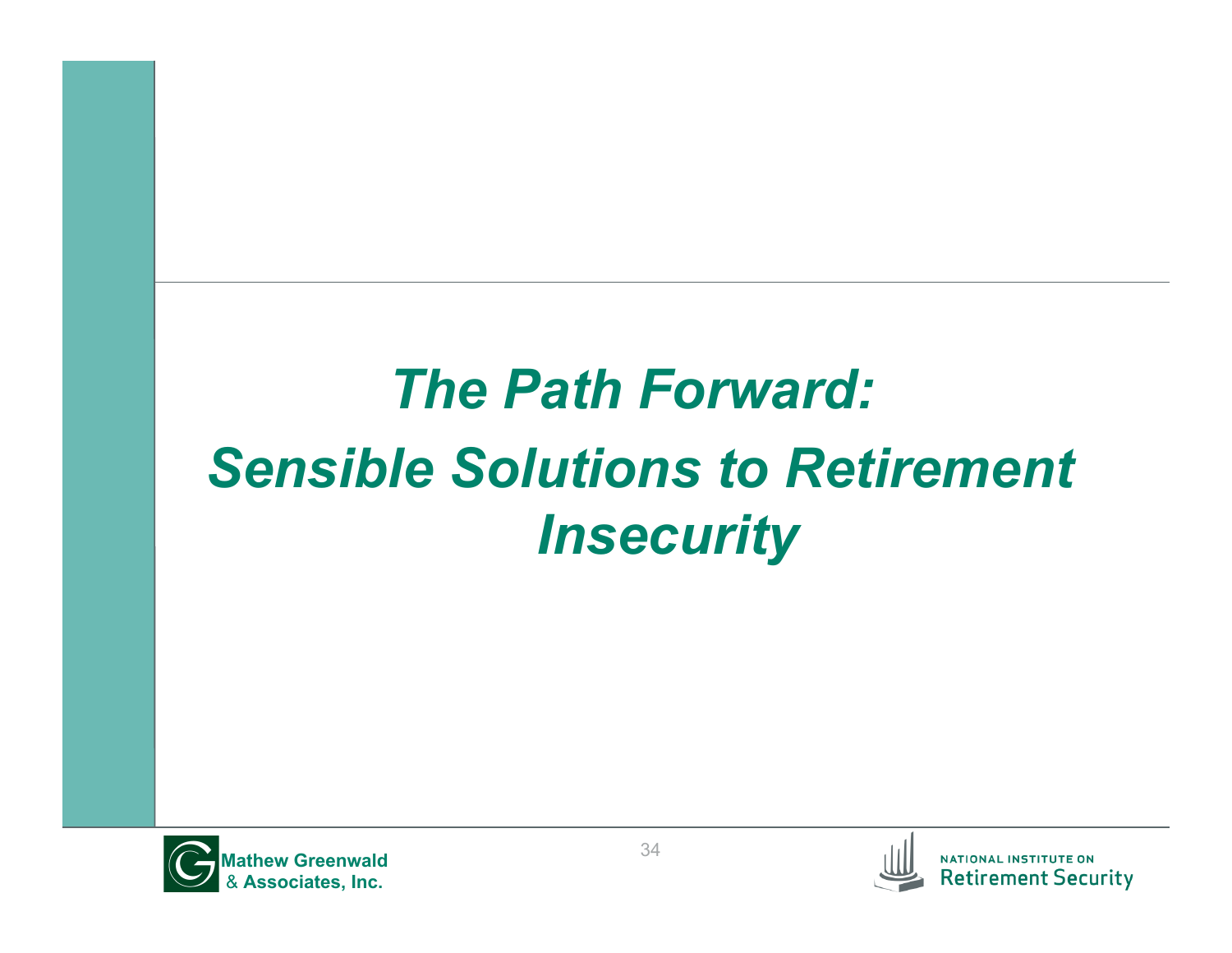### **Getting Back to Basics**

- Restore the stable 3-Legged Retirement-Security Stool: Social Security, Pensions, Individual Savings (401(k), 403(b), IRA, etc.).
- Pension Renaissance: 21<sup>st</sup> century pension system that simultaneously meets the needs of employers, workers, economy.
- Pensions for 21<sup>st</sup> century would be:
	- Portable
	- Secure
	- Shared Responsibility
	- Affordable



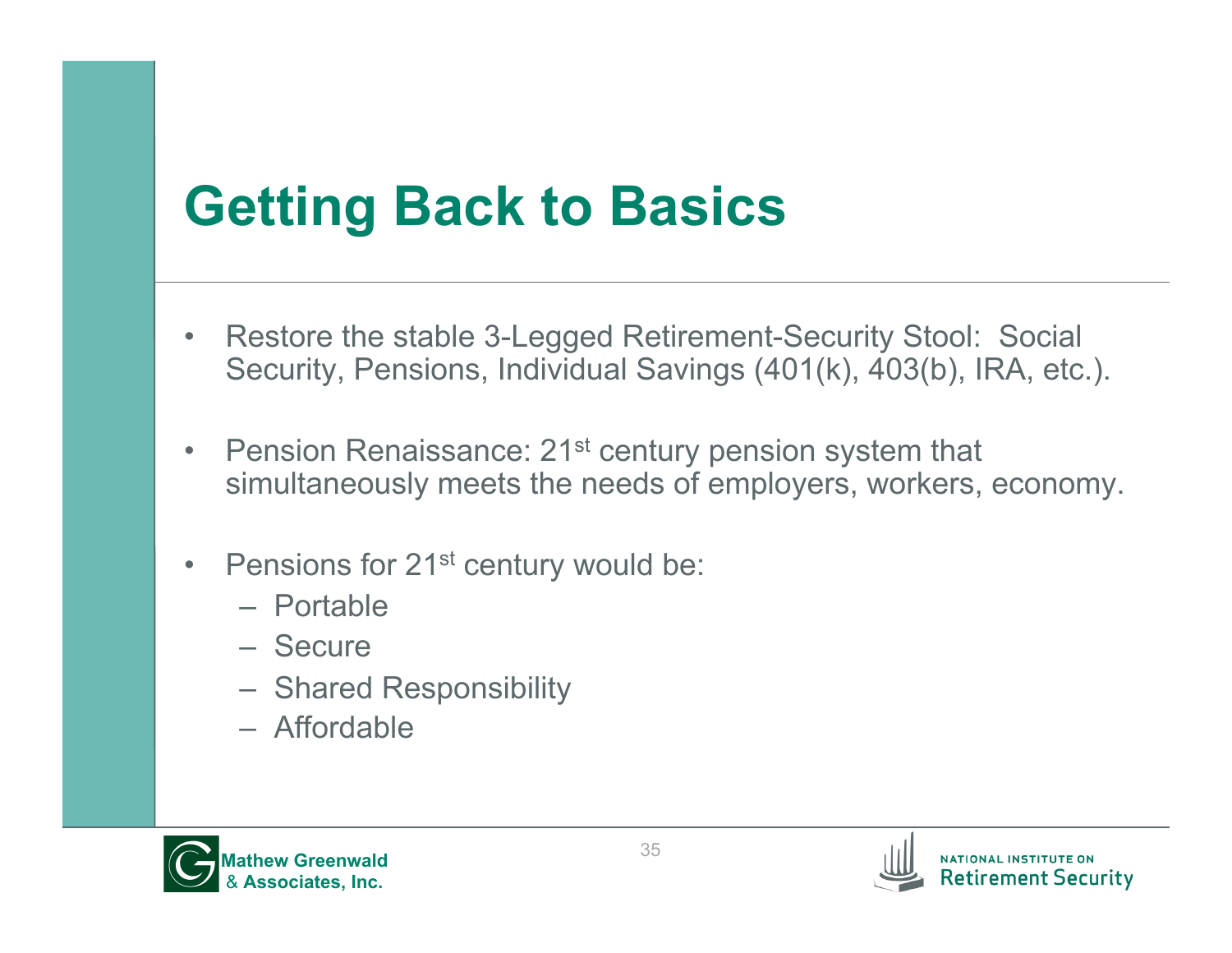## *Demographic Characteristics of Survey Participants*

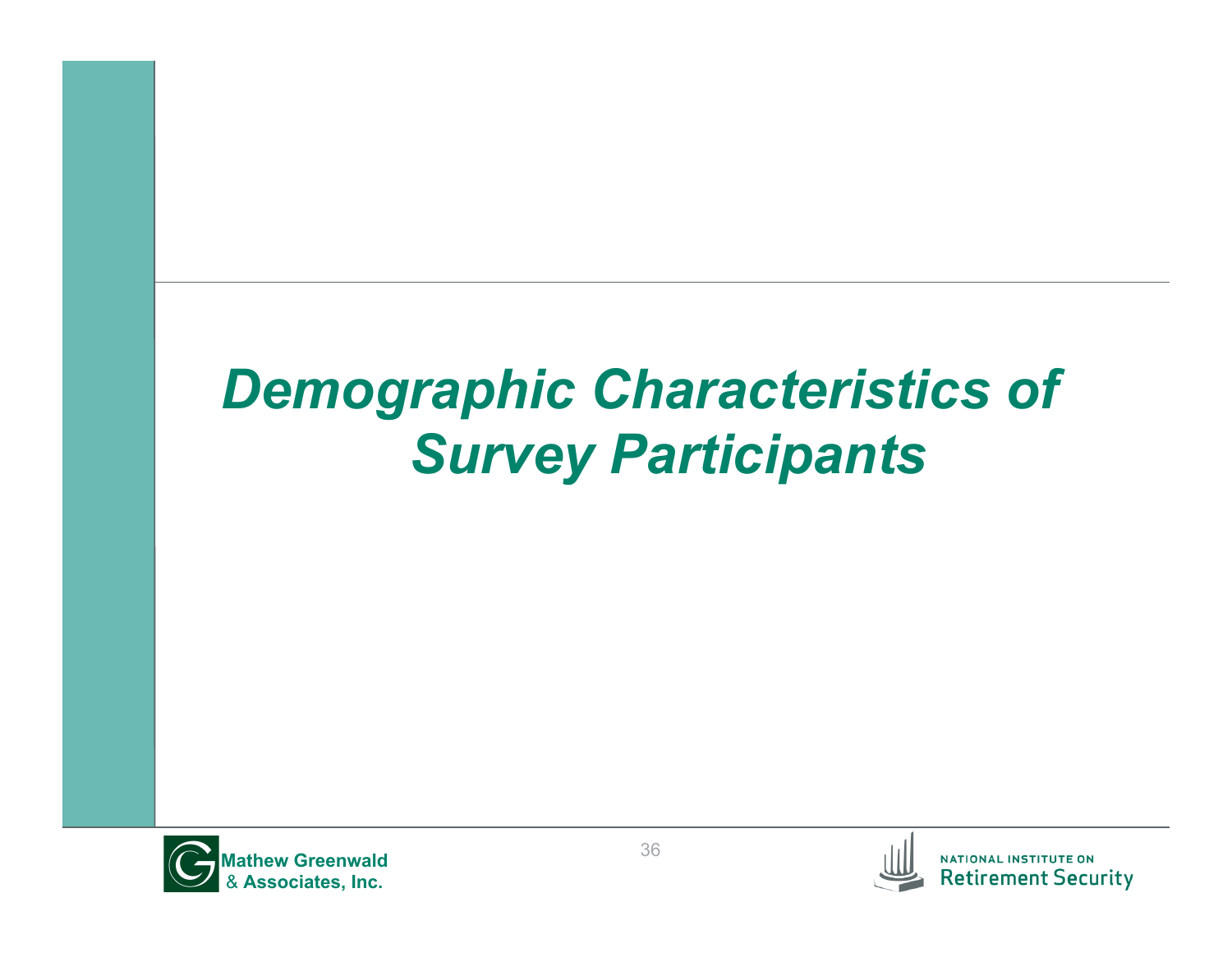#### **Nearly six out of ten respondents have a pension; defined contribution plans are slightly more common.**





NATIONAL INSTITUTE ON **Retirement Security**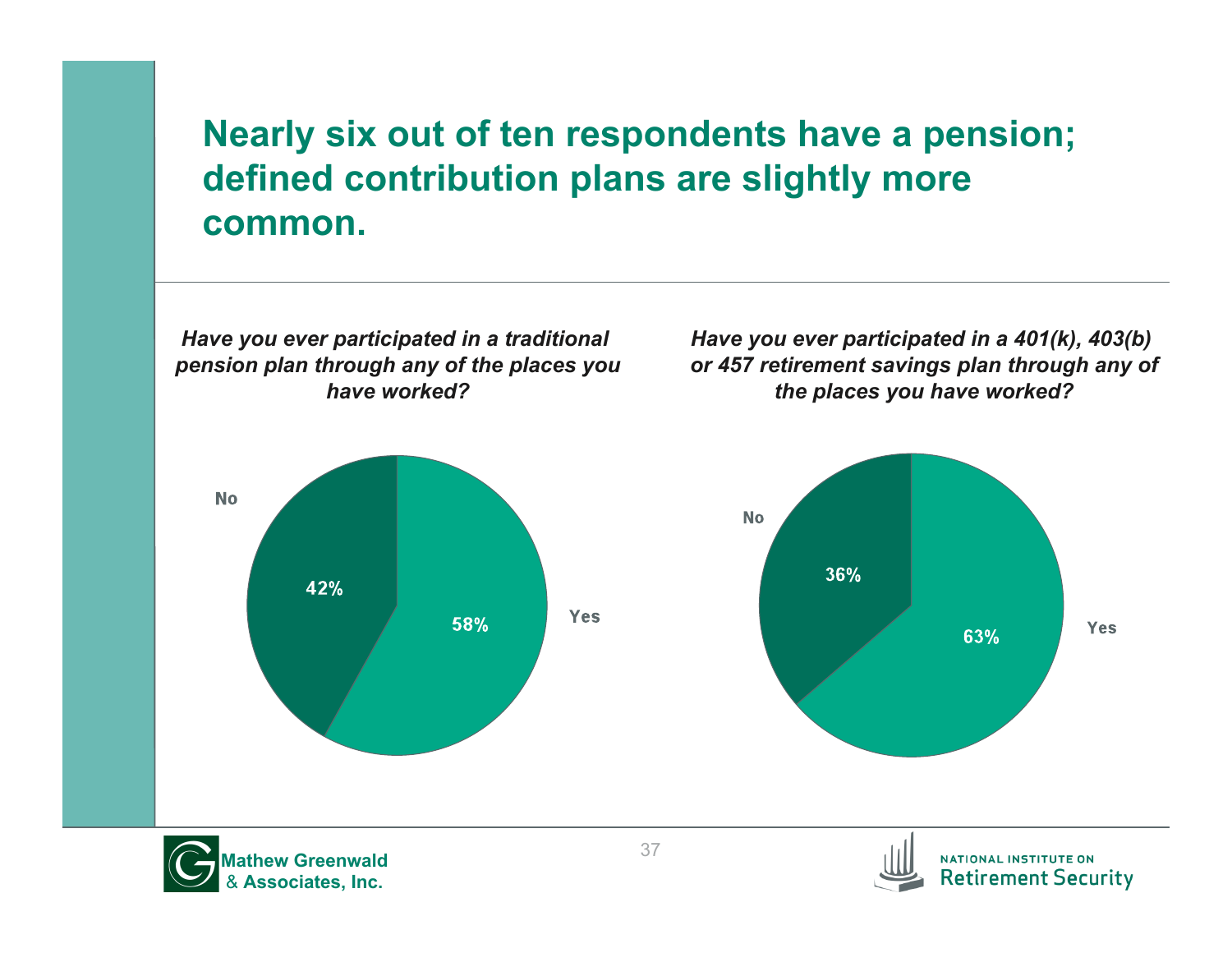## **Demographics**

#### **Age**

| 25 to 34     | 17% |
|--------------|-----|
| 35 to 44     | 19  |
| 45 to 54     | 22  |
| 55 to 64     | 19  |
| 65 to 74     | 11  |
| 75 and older | 12  |

#### **Employment Status**

| Employed full-time              | 47%     |
|---------------------------------|---------|
| Retired from primary occupation | 24      |
| Employed part-time              | 8       |
| Self employed                   | 7       |
| Homemaker                       | 7       |
| Unemployed                      | 5       |
| A full-time student             | 1       |
| Don't know                      | 1       |
| Refused                         | $\star$ |

#### **Annual Household Income**

| Less than \$35,000              | 28% |
|---------------------------------|-----|
| \$35,000 to less than \$50,000  | 16  |
| \$50,000 to less than \$75,000  | 17  |
| \$75,000 to less than \$125,000 | 21  |
| \$125,000 or more               | 11  |
| Don't know                      | 1   |
| Refused                         | 5   |

#### **Type of Organization**

| Private                    | 53% |
|----------------------------|-----|
| Government or state agency | 24  |
| Non-Profit                 | 9   |
| Some other                 | 13  |
| Don't know                 | 2   |
| Refused                    |     |

 $* = 5\%$